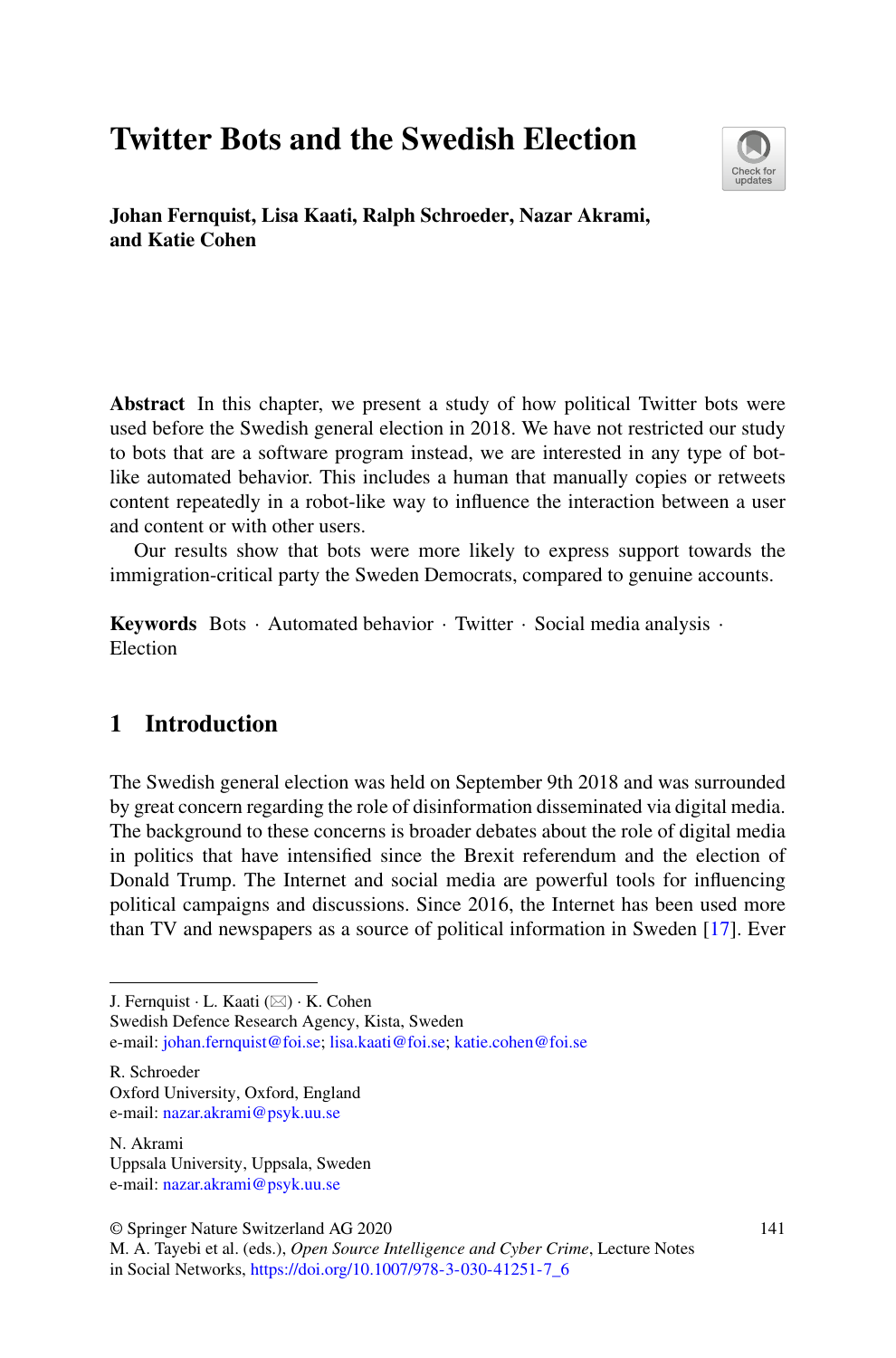since the Brexit Referendum and Donald Trump's presidential election campaign in 2016, there has been a discussion about the role that digital media play in disinformation and influence operations in political campaigns. One precondition for effectively being able to counteract disinformation is a better understanding of how disinformation and attempts to influence politics work. What are the messages? How are they spread, and with what intentions?

In Sweden, the discussion about disinformation has focused on several areas: the use of alternative or partisan websites, the possibility of the spread of messages by foreigners and specifically Russia, and the use of bots to spread messages. However, bots are not only used for spreading disinformation. Bots have been used for a variety of purposes. While they were initially designed to automate otherwise unwieldy online processes which could not be done manually, they have come to be most commonly used for commercial purposes such as directing Internet users to advertisements and the like. Bots are also often used to further illegal activity such as collecting data from users for criminal gain.

There are many different definitions of 'bots'. In [13] bots have been defined as "executable software that automates the interaction between a user and content or other users". In the work by Gorwa and Guilbeault [11] a typology of bots is presented. The topology suggests six different types of bots:

- web robots (crawlers and scrapers)
- chatbots (human-computer dialog system which operates through natural language via text or speech)
- spambots (bots that post on online comment sections and spread advertisements or malware on social media platforms)
- social bots (various forms of automation that operate on social media platforms)
- sock puppets and "trolls" (fake identities used to interact with ordinary users on social networks)
- cyborgs and hybrid accounts (a combination of automation and human curation)

Web robots do not interact with users on a social platform and are therefore considered to be different from automated social media accounts. Social bots are bots that generally act in ways that are similar to how a real human may act in an online space. Social bots that are used for political purposes are called political bots. The term sock puppet refers to fake identities used to interact with ordinary users on social networks. Politically motivated sock puppets, especially when coordinated by governments or interrelated actors, are according to [11], called "trolls". According to the typology presented in [11], the bots we are studying in this work are both automated social bots and sock puppets. The aim with the definition of bots that we use is to capture an automated behavior. The automated behavior can be induced by humans working at a state-owned agency to spread propaganda (sock puppets), by fully automated software bots (spambots, social bots), and by humans that are behaving in an automated fashion (spambots). The effect of an automated behavior is the same independently of if it is a software or a human that is spreading the messages.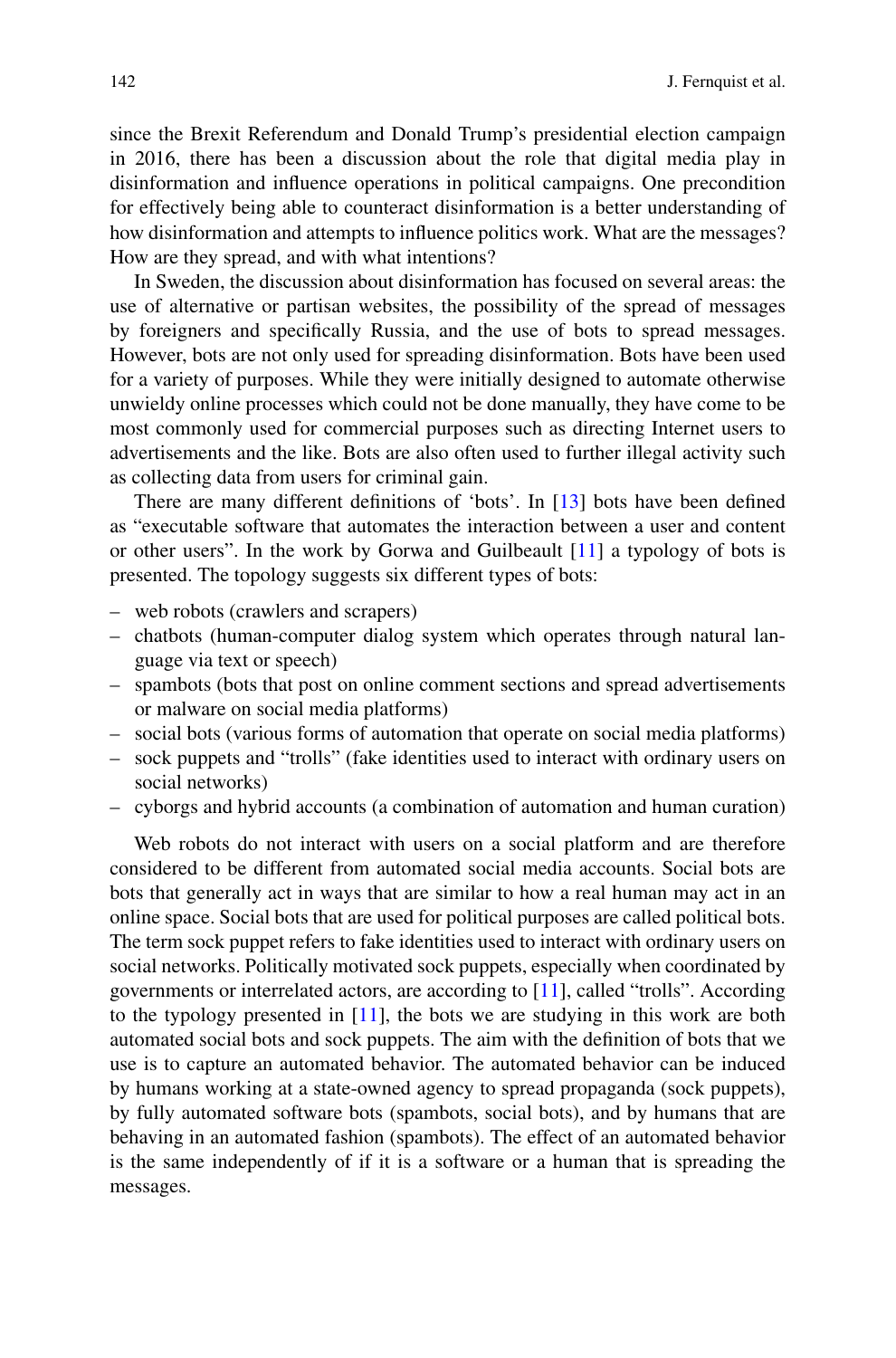Political bots are used in various ways when they aim at influencing public opinion. For example, bots can be used to spread disinformation to mislead about the state-of-affairs. They can also be used to spread false news with the aim of creating uncertainty about established sources of information. Another aim of using bots is to lead users to think that specific content is more shared, more generally accepted or more mainstream than is the case. We will use *bot* and *automated account* interchangeably. As mentioned before, we do not define an automated account based on whether there is a human or a piece of software that produces the content but rather base this on the account's behavior.

Even tough bots can exist on many different platforms, we only focus on studying bots on Twitter. One of the reasons for studying Twitter is because it is a widely used public forum for political discussion in Sweden, especially among journalists [12]. In the rest of this chapter, we will present an analysis of how political bots were used on selected hashtags on Twitter before and after the Swedish general election in 2018. The data was collected between March 5th and September 30th.

The analysis of automated accounts presented in this chapter consist of three different parts:

- The number of automated accounts (bots)
- An analysis of the domains bot links to and what kind of messages they distribute
- How the bots communicate with other accounts on Twitter

## *1.1 Swedish Politics*

In Sweden, a party must receive at least 4% of the votes in an election to be assigned a seat in the Swedish parliament. In 2018 eight parties received more than 4% of the votes. The largest party is the Social Democratic Party (S). S is a labor party at its core with policies based on freedom, equality, and solidarity. The party prioritizes the creation of more jobs and to provide a better education for all.

The Moderate Party (M) is the second largest party. M is a conservative party with liberal ideas. The individual's freedom to choose is central to its policies, and the party generally supports reduced taxes and economic liberalism.

The Sweden Democrats (SD) is a social conservative party based on nationalistic values. The party is associated with issues of migration, and the party's policies are based on protecting the *national identity* as a way of sustaining the Swedish welfare state.

The Centre Party (C) is a liberal and agriculture political party. The party believes that society should be built on people's responsibility for each other and nature and focus on the national economy, the environment, and integration.

The Left Party (V) defines itself as a socialist and feminist political party with an ecological basis. Focus areas are jobs, welfare services, and gender equality. The party was against Sweden joining the EU in 1995 and still advocates an exit. The Christian Democratic Party (KD) believes that stable families should form the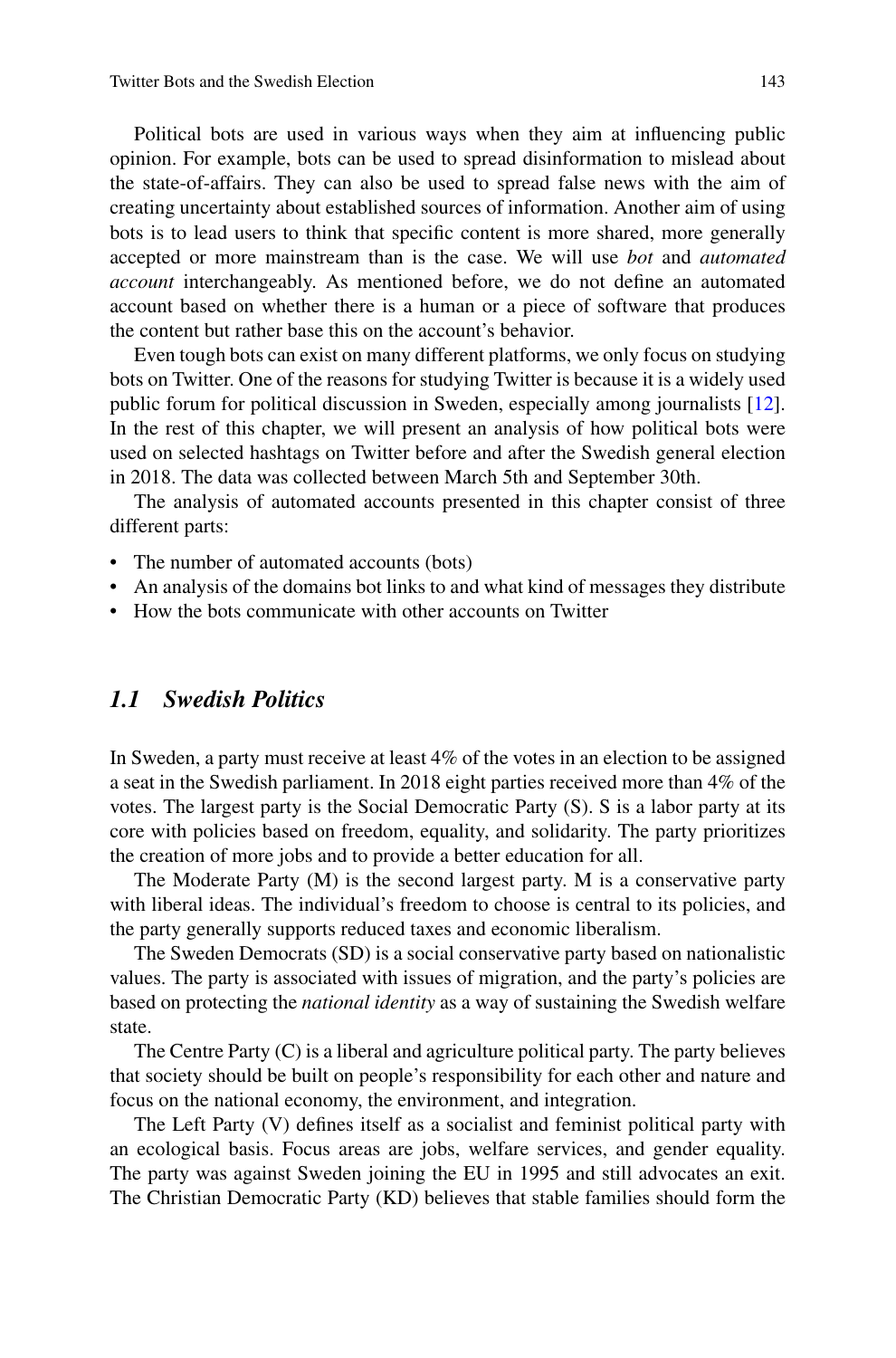basis of society. The four main issues that the Christian Democrats focuses on are: improving elderly care, giving families with children the freedom to select desired childcare, simplifying regulations for companies and lowering taxes as a means to promote growth and combat unemployment.

The Liberals (L) are a liberal and social—liberal political party that holds a middle position in the Swedish political landscape. The Green Party (MP) has a clear focus on environmental issues. The party focuses on stopping climate change and protecting the environment, fighting nuclear power and promoting European integration.

Apart from the eight parties that are in the Swedish parliament, there are also several smaller parties. Two newly formed parties that appear in our analysis are Alternative for Sweden (AFS) and Citizens' Coalition (MED). AFS was founded in 2017. The party's policies are based on immigration issues, democracy and politicians, and law and order. MED considers itself liberal-conservative and green conservative. Both parties are anti-immigration.

## **2 Method**

In our analysis of the Swedish election, we use machine learning to detect accounts with automatic behavior. In the rest of this section, we describe how the classification model is built, how it performs compared to other bot detection models, and what data we have used to train the model. Our work is also put into relation to previous work in the domain.

## *2.1 Classification of Bots*

We have trained a classification model to identify accounts exhibiting automatic behavior. The classification problem is to determine if an account is *genuine* or a bot. Here, a genuine account is an account that is operated by a "normal" human being. To build a model that is able to recognize automatic behavior, labeled training data is needed. The training data consists of accounts that are already known as bots or genuine accounts. When training our model, we use a number of different features. Our model is language independent but we have used it to classifying tweets in Swedish. The classification is described in more detail in [9].

#### **Related Work**

There have been several efforts dedicated to bot detection on Twitter. Random forest is the classification algorithm that has been proven to give the best performance for bot detection for the supervised problem when several different classifiers have been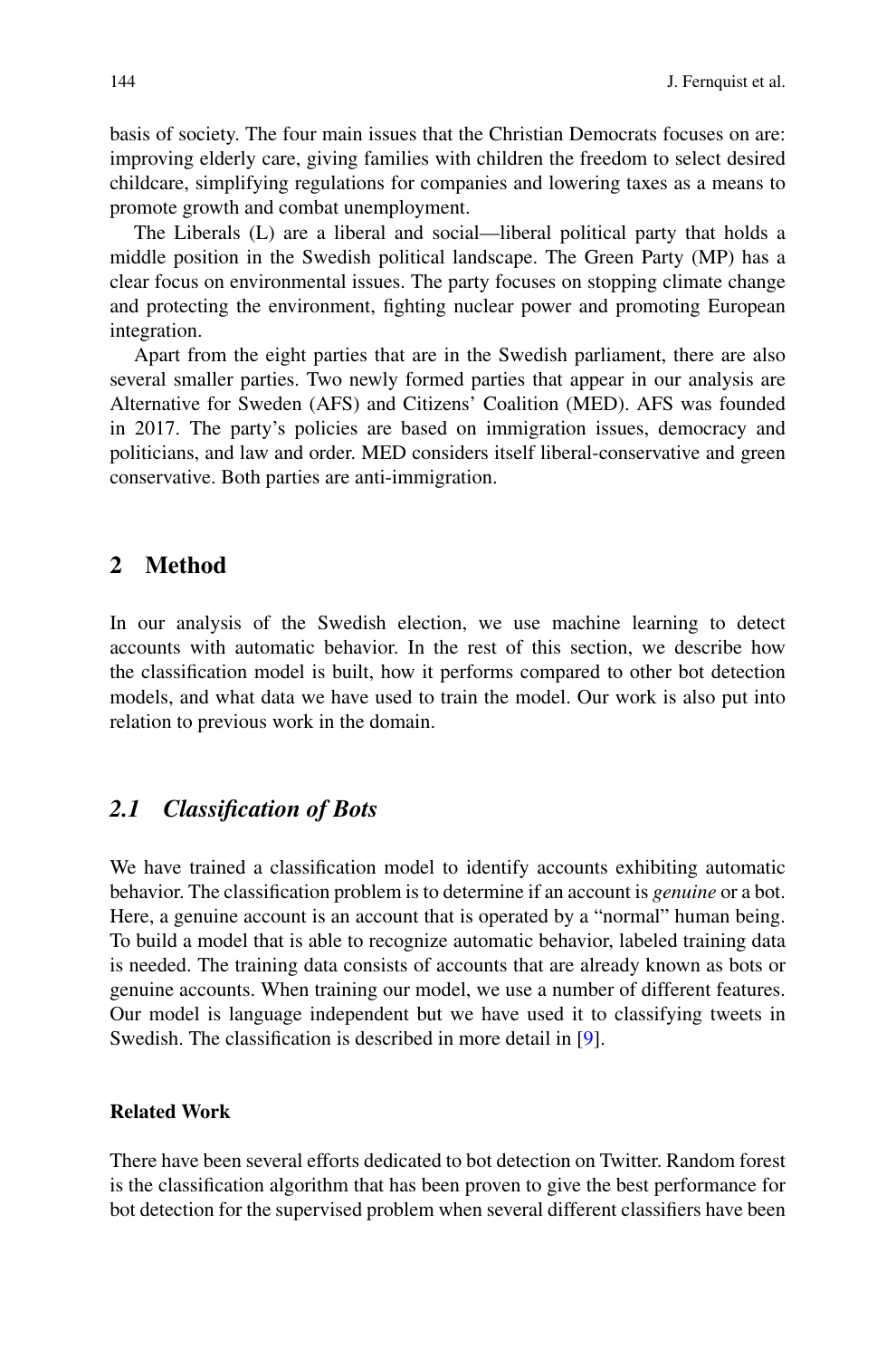tested [14, 18, 19]. In [10] user meta-features and tweet features were used when training a classification algorithm. Their results indicated that bots have more URLs in their tweets and that they have a higher *follower-friend ratio*. The terminology used is from the Twitter API, where 'friend' indicates the number of users that the user is following, as opposed that the number of followers he or she has. In [10] it is also shown that genuine accounts get more likes on their tweets than bots.

In [2] bots and cyborgs are studied. The author states that follower-friend ratio might be a bad feature since the bots might be able to unfollow accounts which not are following them back automatically. Instead, they introduce text entropy as a feature to measure the similarity of the texts posted by an account with the hypothesis that bots have more uniform content in their tweets. Another feature that is considered is what kind of devices the different accounts are using when tweeting. Most of the genuine accounts are using the web or the mobile application while bots are using other applications such as the API. It was also noted that genuine accounts have a more complex timing behavior compared to bots and cyborgs.

In [19] a total of 1150 different features are used to train a model that recognizes bots. One set of features that is used is time features, including the statistics of times between consecutive tweets, retweets, and mentions. The results show that the two most informative feature types are user meta-data and content features. The content features include frequency and proportion of part-of-speech-tags (POS), number of words in a tweet and entropy of words in a tweet.

#### **Training and Testing Data**

We have used a number of different datasets to train our classification model. The first dataset was originally crawled during October and November 2015 and is described in [19]. The dataset contains labeled information about 647 bot accounts and 1367 genuine accounts. Each account has produced at least 200 tweets, of which at least 90 occurred during the crawling period. The accounts were manually annotated as bots or genuine. The annotation was based on characteristics such as profile appearance, produced content, and the interaction with other profiles.

The second dataset consists of 591 bots and 1680 genuine accounts [4]. The genuine accounts are Italian users that through a survey accepted to be a part of the study or accounts that were regularly active for a long period. The bot accounts were bought from a bot-service provider.

The third dataset was manually annotated by four undergraduate students [10]. The users in the dataset were divided into four subsets depending on the number of followers. The subsets were divided into users with more than 10 million followers, users with between 900 thousand and 1, 1 million followers, users with 90 thousand to 110 thousand followers and users with 900 to 1100 followers. We only use the two sets with users with 90 thousand to 110 thousand followers and users with 900 to 1100 followers since we believe that it is unlikely that a Swedish bot account has more than 1 million followers. In total, the two sets consist of 519 human accounts and 355 bot accounts.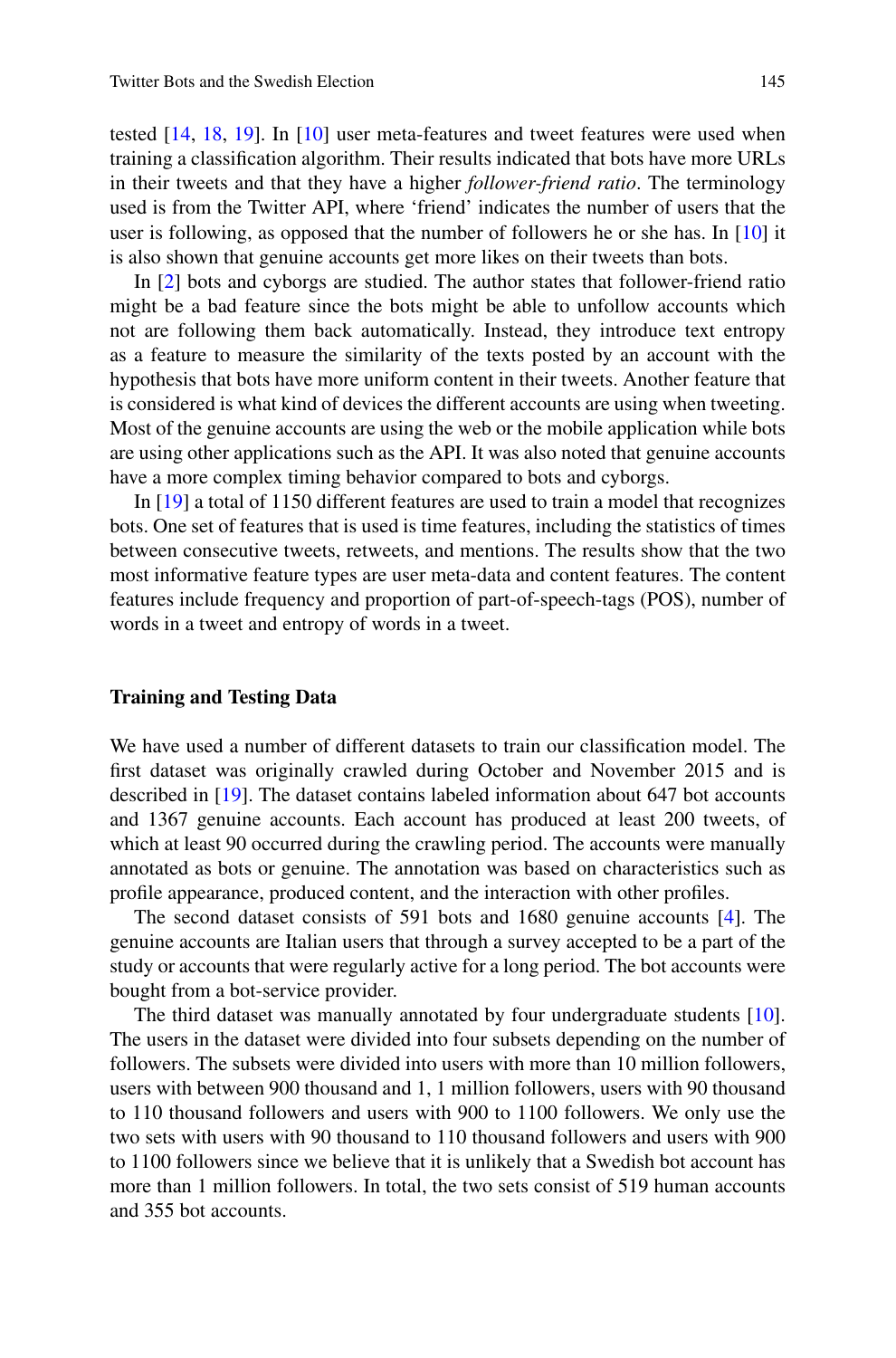The datasets used in [4, 10, 19] are not available in the original form. Either data is missing, or only the annotated labels of the accounts are given. Since it is not possible to obtain these datasets in their original form, we cannot use the datasets for comparing performance. The datasets were only used for training our model.

The dataset used in [6] (referred to as test set one by the authors of the paper) is the only dataset available in its original form. The dataset consists of 991 social spam bots and 991 genuine accounts. The genuine accounts are randomly selected from a set of more than 3000 accounts to get a 50/50 distribution of bots and genuine accounts. This means that we do not have the same set as the authors. The bots are collected in conjunction with a mayoral election in Rome 2014 where one candidate bought 1000 automatic accounts. The purchased accounts all had (stolen) profile pictures, (fake) profile description and a (fake) location. Genuine accounts were identified by sending out a question to randomly selected Twitter users. The ones that replied were considered genuine.

#### **Features**

In our classification model, we have used a total of 140 features. The features can be divided into two different types. The first type is *User Meta Data features* where information about the characteristics of the profile, such as the number of followers and friends and a total number of tweets is gathered. The second feature type is the *tweet features* that holds information about the actual content and when and how the content is posted. Similar to what is done in  $[2, 19]$  we use text entropy assuming that bots might have a less complex and varied way of expressing themselves. Similar to [19], we have included time features such as statistics of time between consecutive tweets, retweets, and mentions as well as statistics for the time between posted tweets containing URLs. All features are listed in Table 1.

#### **Classification Algorithm**

There have been several approaches to build classification models for bot detection. Different algorithms such as AdaBoost, logistic regression, support vector machines and naive Bayes have been tested. The best results (so far) are when using random forest which is the motivation for us to also use random forest in our classification.

#### **Model Evaluation**

We have used three datasets from [4, 10, 19] together with our 140 different features to train a model using random forest. The model was tested on the only dataset we have access to in its original form. In [6], the same dataset was used to compare the performance of other bot classification models. We included a comparison from [6] and used the same dataset to test our model. The performance (Accuracy, Precision,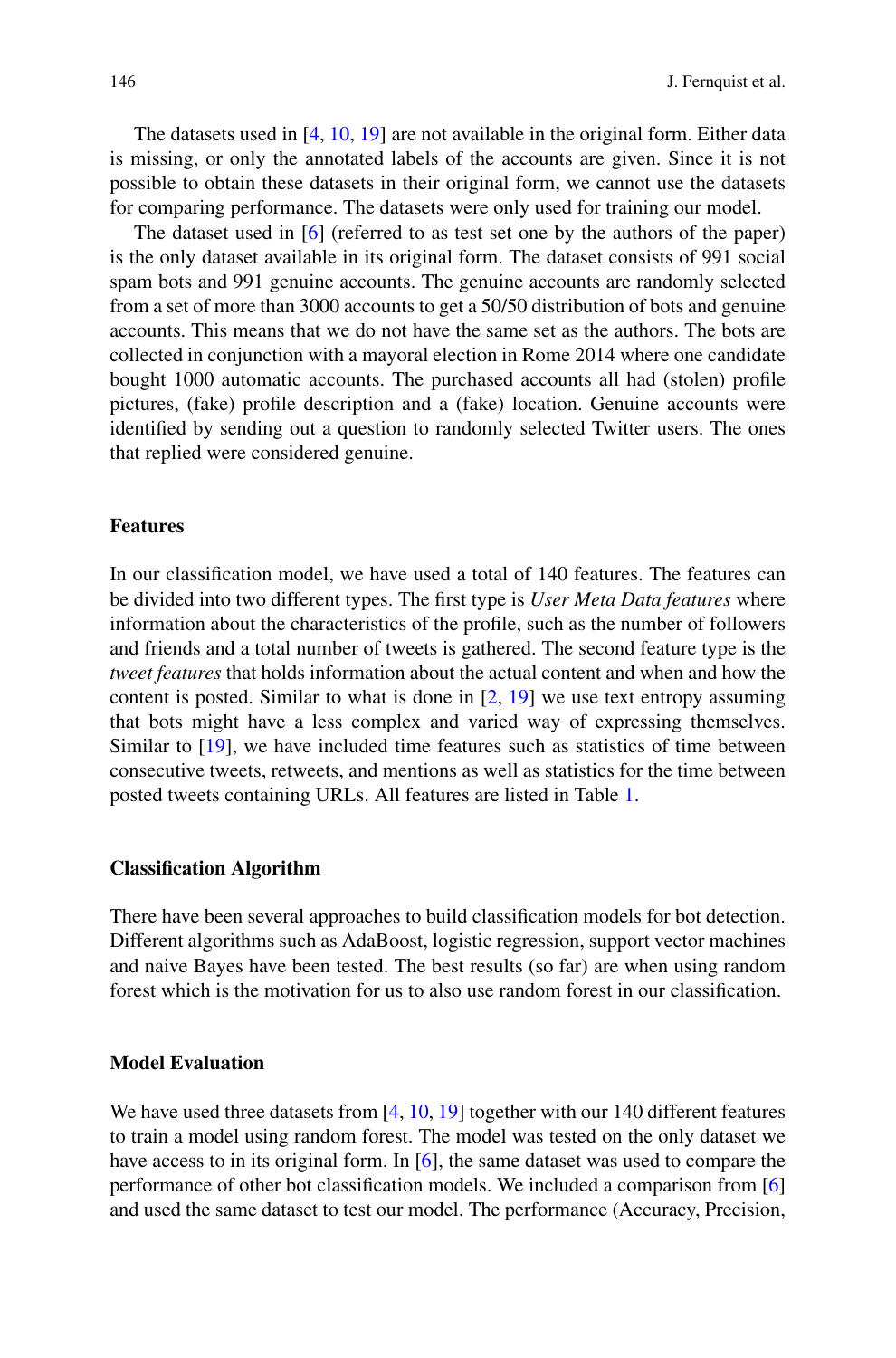| Meta features                   | Content features                                  |
|---------------------------------|---------------------------------------------------|
| Age of account                  | # unique hashtags per tweet                       |
| # tweets                        | # unique mentions per tweet                       |
| # tweets per day                | # unique Urls per tweet                           |
| Friends-account age ratio       | Normalized distribution of sources                |
| #followers                      | Time between tweets <sup>a</sup>                  |
| # friends                       | Length of tweet <sup>a</sup>                      |
| Follower-friends ratio          | # unique sources                                  |
| Has location                    | retweet-tweet ratio                               |
| Has default profile description | # hashtags per tweets                             |
| Has default profile image       | # urls per tweet                                  |
| # likes given                   | # mentions per tweet                              |
| # likes given per # followers   | # media per tweet                                 |
| # likes given per # friends     | # symbols per tweet                               |
| # likes per day                 | # retweets achieved per # tweet                   |
| Length of user name             | Time between urls <sup>a</sup>                    |
|                                 | Time between mentions <sup>a</sup>                |
|                                 | Time between retweets <sup>a</sup>                |
|                                 | # words $a$                                       |
|                                 | Hours of day tweeting                             |
|                                 | Weekdays tweeting                                 |
|                                 | Normalized distribution hours tweeting            |
|                                 | Normalized distribution weekdays tweeting         |
|                                 | Normalized distribution of tweet endings          |
|                                 | String entropy <sup>a</sup>                       |
|                                 | Total entropy of all tweets' strings concatenated |

**Table 1** List of the 140 features extracted from each Twitter user

<sup>a</sup> Statistics of an array of values (mean, median, population standard deviation, standard deviation, maximum value and minimum value)

| <b>Table 2</b> Performance measures for different models, the model with the best performance is |  |  |  |  |  |  |
|--------------------------------------------------------------------------------------------------|--|--|--|--|--|--|
| marked with bold                                                                                 |  |  |  |  |  |  |

| Model                | Type         | A     | P     | R     | F1    |
|----------------------|--------------|-------|-------|-------|-------|
| Our model            | supervised   | 0.957 | 0.941 | 0.976 | 0.958 |
| Davis et al. $[7]$   | Supervised   | 0.734 | 0.471 | 0.208 | 0.288 |
| Yang et al. $[21]$   | Supervised   | 0.506 | 0.563 | 0.170 | 0.261 |
| Miller et al. $[16]$ | Unsupervised | 0.526 | 0.555 | 0.358 | 0.435 |
| Ahmed et al. [1]     | Unsupervised | 0.943 | 0.945 | 0.944 | 0.944 |
| Cresci et al. [5]    | Unsupervised | 0.976 | 0.982 | 0.972 | 0.977 |

Recall, and F1-score) is shown in Table 2. The comparison includes both supervised and unsupervised models. As mentioned earlier, the 911 genuine accounts in [6] were selected randomly from a set of more than 3000 genuine accounts. Since our genuine accounts were selected randomly, we (most likely) ended up with a slightly different testing set.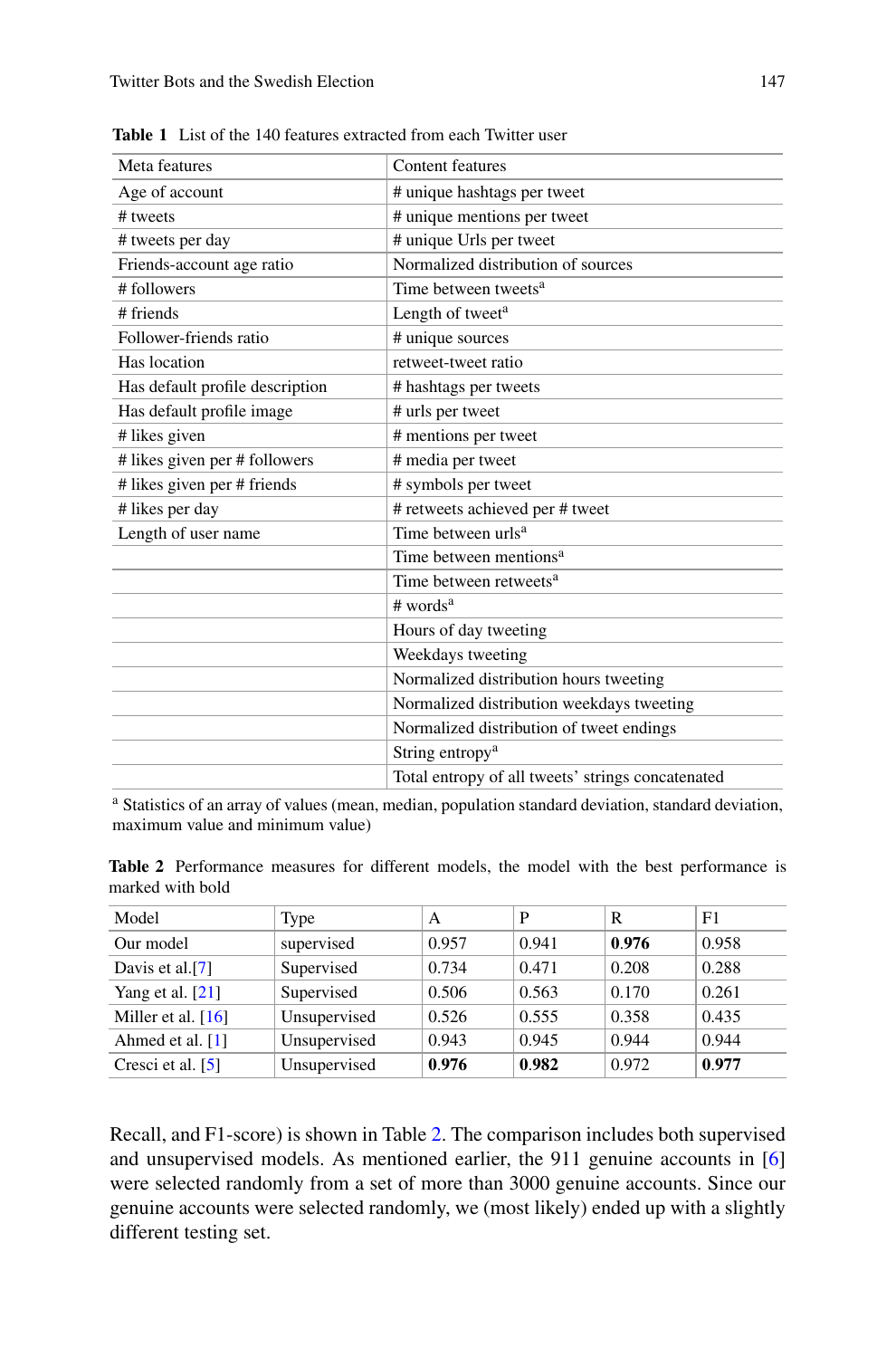The supervised methods use cluster algorithms to identify clusters of bots. Ïn [16] feature vectors with the majority of features as text features are clustered using DenStream and StremKM++ as clustering algorithms.

In [1] graph clustering on statistical features related to hashtags, URLs, mentions, and retweets are used. The feature vectors were compared to each other using Euclidean distance and then clustered using the Fast greedy community detection algorithm. In [5] a bio-inspired technique for modelling behavior of users online with so-called *digital DNA* sequences is presented. The sequences are string encodings of the behavior of a user, and the sequences are then compared between the different users by measuring the longest common substring to find clusters of users.

The results in Table 2 shows that the model from [5] performs best on all metrics except for recall where our model performs better. Our model performs best of the supervised models included in the comparison. We are aware that one of our training sets has the same author as our test set which might be a reason for the high accuracy that we obtain. However, we have verified that none of the users are found in both datasets.

#### **Feature Importance**

To get an understanding of what features that played an important role in the classification we have calculated the feature importance with *forests of trees*. The ten most important features are shown in Table 3.

The most important feature when determining whether an account is a bot or not is the number of given likes divided by the number of friends. The second most important feature is the ratio between the number of followers and friends. As mentioned earlier, this feature could however sometimes be misleading since bots can be able to unfollow accounts that not are following back. Several of the most important features are related to the time between retweets.

| Top $10$       | Feature                                                |
|----------------|--------------------------------------------------------|
|                | # given likes per # friends                            |
| $\overline{2}$ | Followers-friends ratio                                |
| 3              | Maximum time between retweets                          |
| $\overline{4}$ | # retweets achieved per tweet                          |
| -5             | Standard deviation of time between retweets            |
| 6              | Median time between retweets                           |
|                | Population standard deviation of time between retweets |
| -8             | Mean time between retweets                             |
| 9              | # given likes                                          |
| 10             | # given likes per # followers                          |

**Table 3** Most important features for our bot classification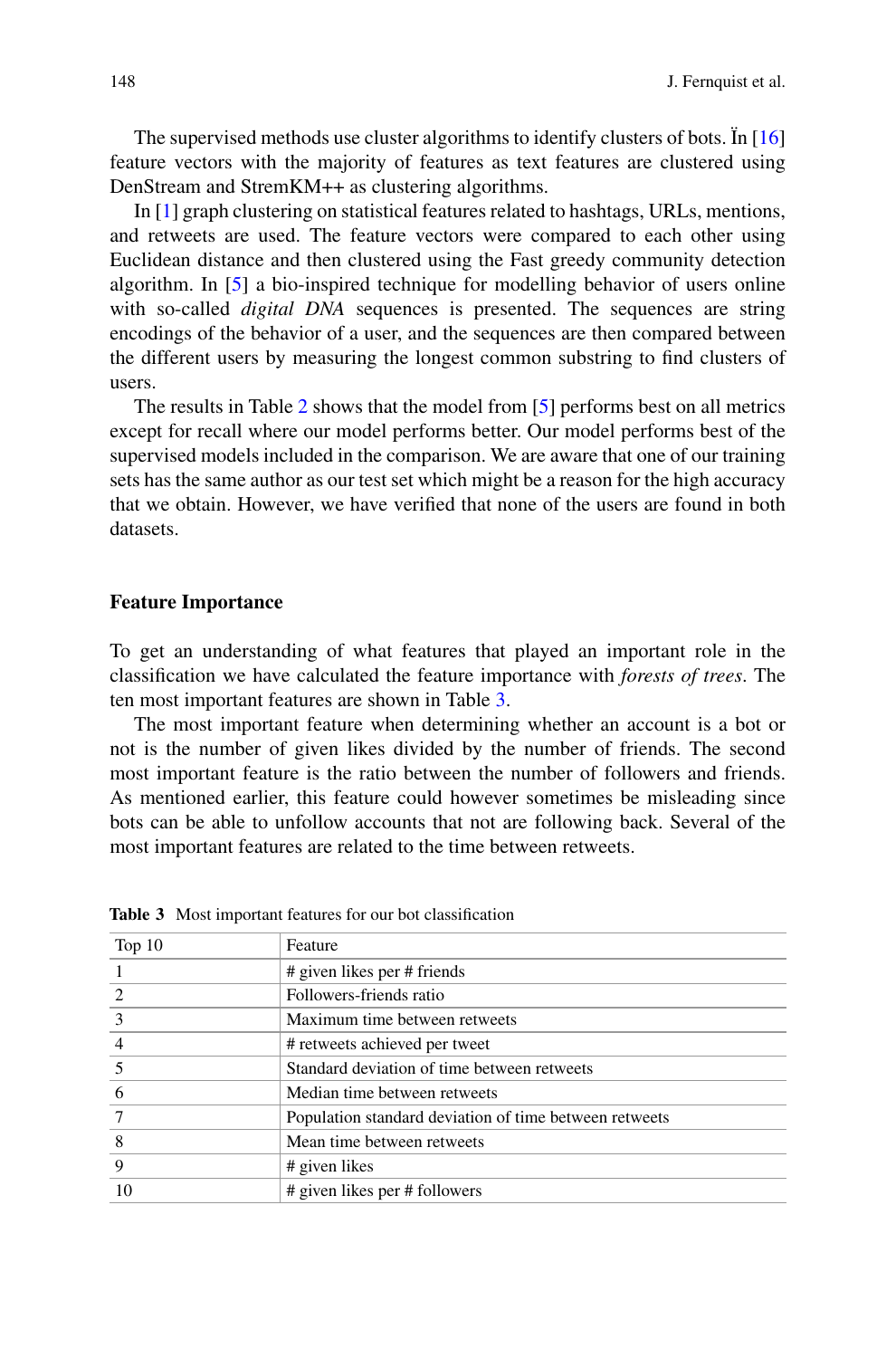| Criticism om media       | Criticism of journalists, journalism or media                 |  |
|--------------------------|---------------------------------------------------------------|--|
| Criticism of elites      | Criticism of the government, or persons or organizations that |  |
|                          | are regarded as influential political elite                   |  |
| Party support            | Support of one or more parties                                |  |
| Criticism of parties     | Criticism of one or more parties                              |  |
| Criticism of immigration | Criticism of immigration, asylum seekers and refugees         |  |
| Election fraud           | Discussions or observations of election fraud                 |  |
| Deleted                  | Tweets that have been deleted and can no longer be analyzed   |  |
| Other/Uncategorized      | Content that does not fall into any of the categories above   |  |

Table 4 The different categories used to categorize the content of tweets

## *2.2 Content Classification*

To understand the difference in communicated messages between bots and genuine Twitter accounts, a random sample of tweets was selected and then manually coded. This resulted in a number of different categories. The categories were identified by five persons that independently analyzed a set of tweets. The categories were based on the content of the tweet. The result of the five persons' classifications was combined into eight generic categories that are described in Table 4.

When the categories were defined, ten research assistants from Uppsala University classified a total of 1063 tweets, 547 tweets were published by bots and 516 published by genuine account. Each tweet was classified by at least two research assistants and each tweets category was determined by a majority decision. The research assistants did not know whether the tweet they were classifying was published by a bot or a genuine account. If the category for a tweet was selected as party support or criticism of party, the research assistant was able to enter which one or which parties that the support or criticism was expressed for. If a tweet expressed both support and criticism, the research assistants were advised to select party support.

## *2.3 Data*

The data that is analysed was collected during the period March 5th–September 30th 2018. All tweets in Swedish that including at least one of the hashtags #valet2018, #val2018 or #valet, or one of the keywords *valet2018*, *val2018* or *valet* (all words are related to the election). The word *valet* is *the election* in Swedish. A total of 1,005,276 tweets published by 70,973 accounts were collected from the Twitter streaming API.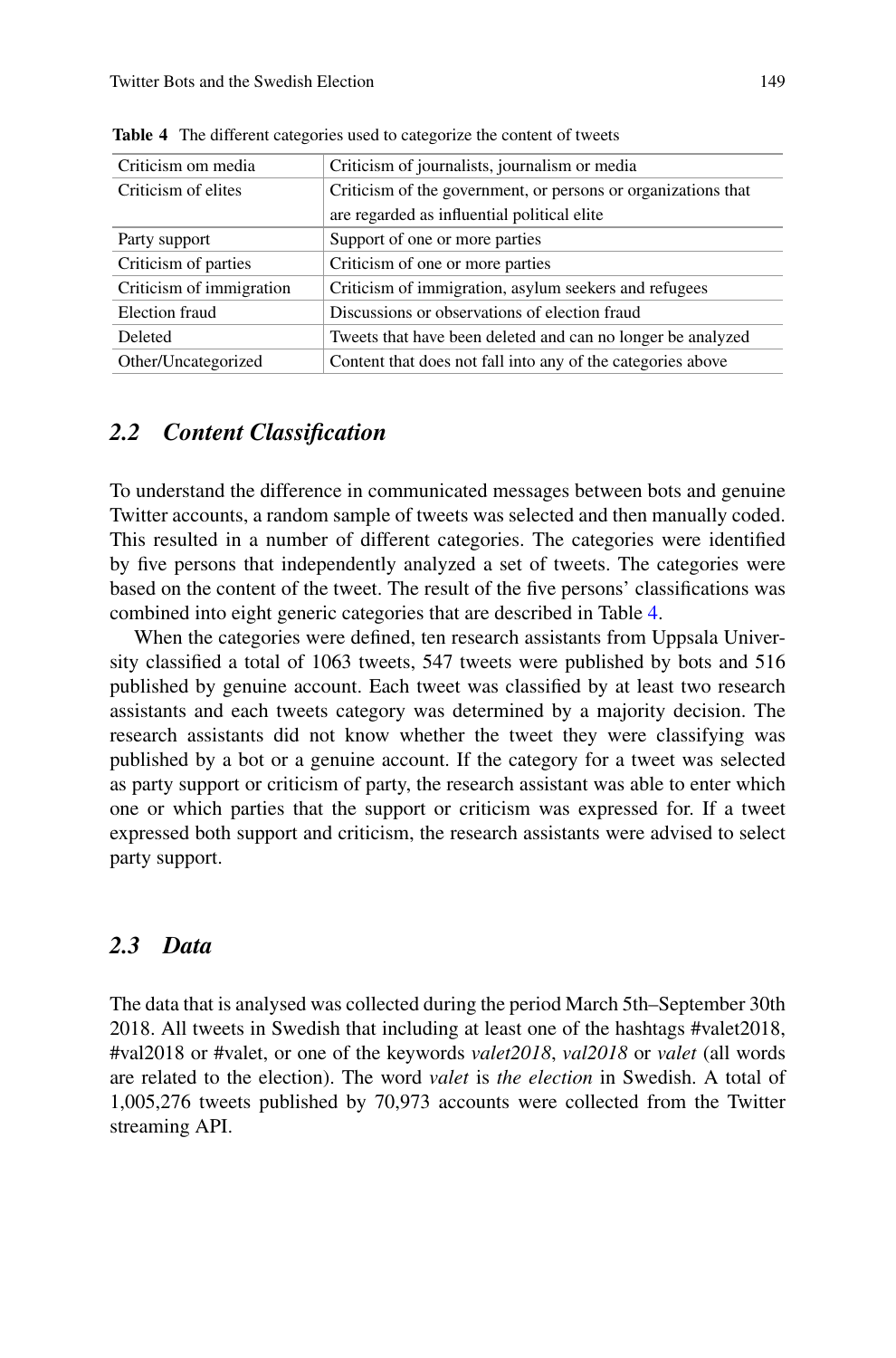The classification of the accounts in the dataset was done after all the tweets had been downloaded. A number of tweets in the dataset belong to accounts that were suspended by Twitter or deleted by the users themselves. The most common reason for an account to be suspended is that the account is spamming or using a fake identity.<sup>1</sup> This indicates that a large part of the suspended accounts are automated, however, accounts can also be suspended by exhibiting offensive behavior.<sup>2</sup>

#### **3 The Amount of Bots**

During the period from March 5th to September 30th 2018, a total of 1,005,276 tweets linked to the Swedish general election was published by 70,973 accounts. These accounts were classified into four different classes: genuine, automatic, suspended, or deleted. The distribution between the different classes of accounts are shown in Table 5. Most of the accounts were classified as genuine accounts.

Approximately 6% of the accounts that tweet about Swedish election were classified as automated accounts, in total they were responsible for 8% of the content. If we make the somewhat extreme assumption that all suspended accounts are automated as well, then 12% of accounts are automated, and 9% of the content is automated. The real proportion of automatic accounts are most likely somewhere in that interval.

In Fig. 1, the number of tweets per day is shown. From the beginning of August until the election day, there is an increase of tweets about the election. On the election day September 9th, more than 45 thousand tweets were published. The figure shows that the interest in discussing the election decreased right after the election.

In Fig. 2, the number of active accounts per month from March to September are shown. More accounts were participating in discussing the election closer to the election. The genuine accounts make up the biggest share of accounts for the whole period. From July to August, the number of genuine accounts increased with 118%. For the same period, July to August, the number of bots increased by 167%. From

| Account category | Number of accounts | Number of tweets |  |  |  |
|------------------|--------------------|------------------|--|--|--|
| Genuine          | 60.384             | 876,792          |  |  |  |
| <b>Bots</b>      | 4084               | 73.723           |  |  |  |
| Suspended        | 4052               | 14.902           |  |  |  |
| Deleted          | 2453               | 39,859           |  |  |  |
|                  |                    |                  |  |  |  |

<sup>&</sup>lt;sup>1</sup>See Twitter's help page about suspended accounts [https://help.twitter.com/en/managing-your](https://help.twitter.com/en/managing-your-account/suspended-twitter-accounts)[account/suspended-twitter-accounts.](https://help.twitter.com/en/managing-your-account/suspended-twitter-accounts)

<sup>&</sup>lt;sup>2</sup>See Twitter's end-user licence agreement [https://help.twitter.com/sv/rules-and-policies/twitter](https://help.twitter.com/sv/rules-and-policies/twitter-rules)[rules.](https://help.twitter.com/sv/rules-and-policies/twitter-rules)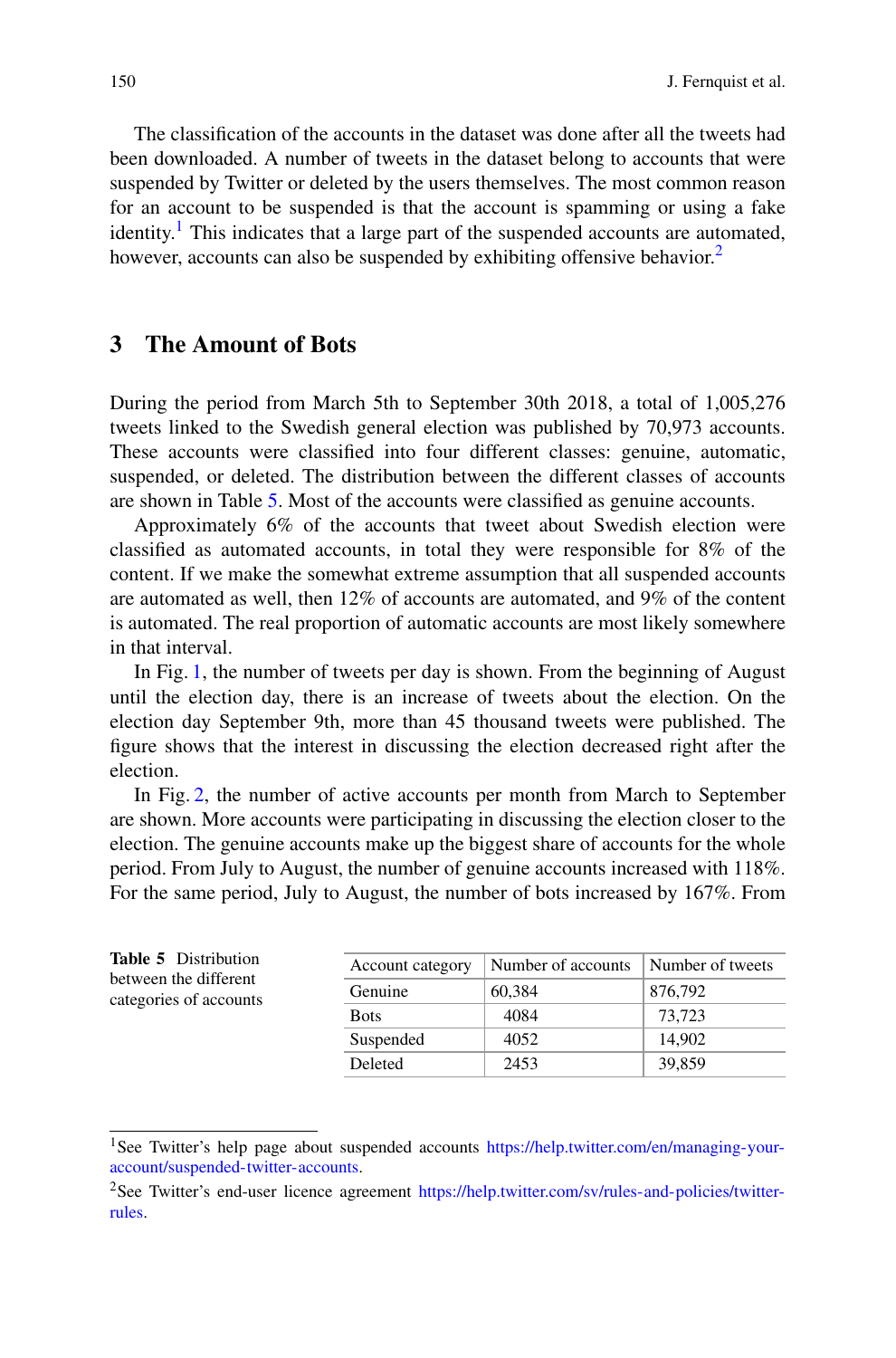

Fig. 1 The number of tweets per day for each category of accounts



**Fig. 2** The number of accounts per month for each category of accounts

August to September, the number of genuine accounts increased with 16%, and the numer of bot accounts with 28%.

## **4 Content**

To get an understanding of what kind of content that were published we conducted two analyses. We explored the domains to which different accounts link to and what messages that are spread by the different classes of accounts.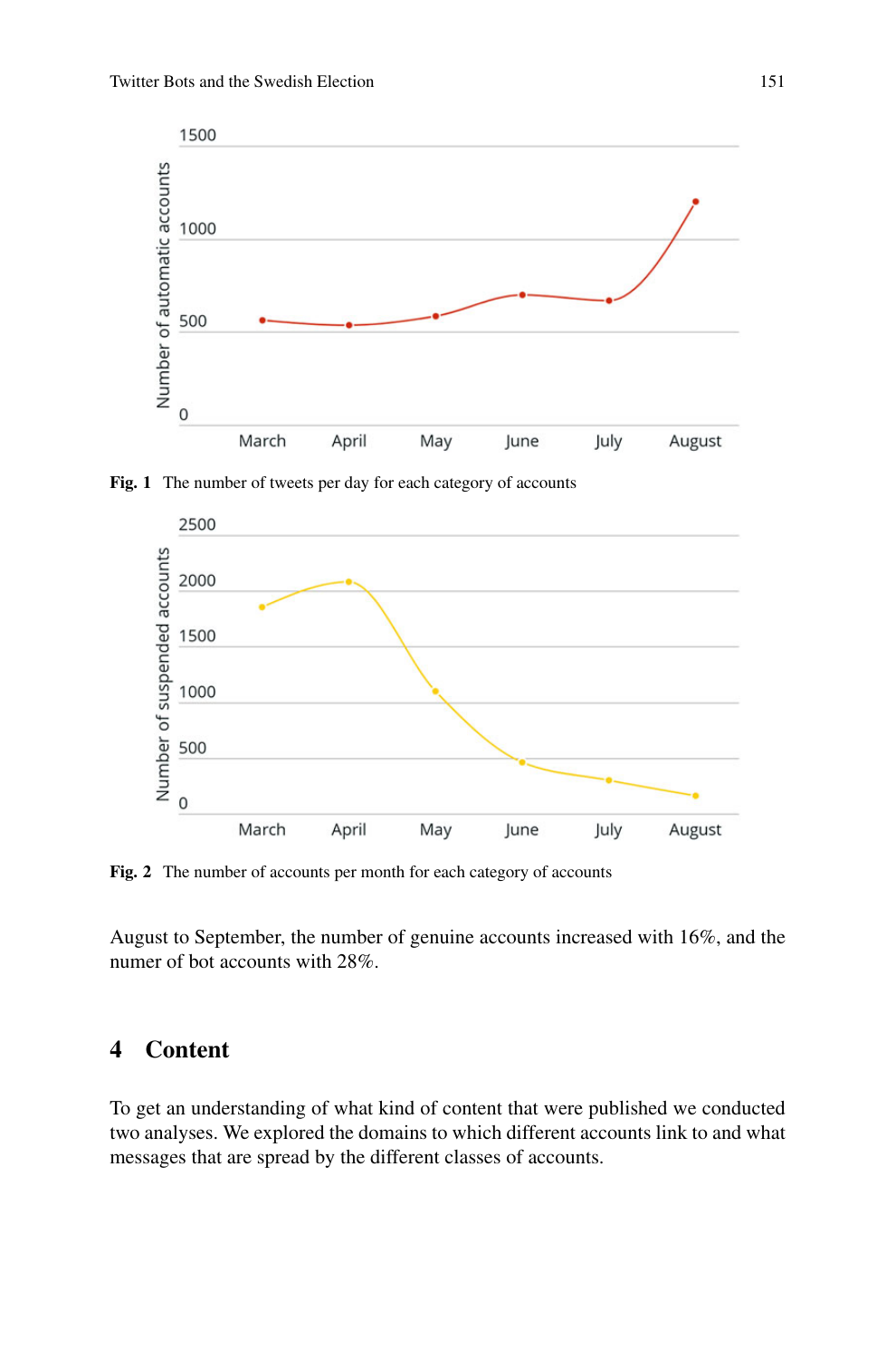## *4.1 Out Links*

A tweet can consist of a maximum of 280 characters, which sometimes restricts the user from actually convey the message in the text. It is quite common to include a link to an external website in the tweet. In the dataset being analyzed here, it is common to link to online versions of traditional media such as The Swedish public service television company (SVT) or the newspaper Expressen, it is also common to link to digital platforms such as Youtube and Facebook. A third category of media that is quite common to link to is immigration critical alternative media<sup>3</sup> such as Samhällsnytt and Nyheter idag.

To get an understanding regarding the differences between the different classes of accounts, we have studied the most common domains that is linked to, for each of the different classes of accounts. The ten most linked domains for each of the categories of accounts are shown in Table 6. For each of the categories of accounts, expressen.se and svt.se are the most common domains to link to. Youtube.com and aftonbladet.se are found in the list of most linked domains for each of the class of accounts. This is also true for the immigration critical alternative media samnytt.se, nyheteridag.se, and friatider.se. For the suspended accounts, half of the ten most linked domains are immigration critical. Here we can find the Nordic resistance movement's news portal nordfront.se. One of the reasons for finding nordfront.se in the list for the suspended accounts is that Twitter are suspending accounts which are linking to nordfront.se.<sup>4</sup>

Table 7 shows the difference between the bots and genuine accounts most shared domains 1 week before and after the election. Svt.se, expressen.se and

| Genuine        | <b>Bots</b>      | Suspended          | Deleted        |
|----------------|------------------|--------------------|----------------|
| expressen.se   | expressen.se     | expressen.se       | expressen.se   |
| svt.se         | svt.se           | svt.se             | svt.se         |
| aftonbladet.se | aftonbladet.se   | nordfront.se       | samnytt.se     |
| dn.se          | omni.se          | youtube.com        | aftonbladet.se |
| voutube.com    | sverigesradio.se | friatider.se       | friatider.se   |
| samnytt.se     | youtube.com      | samnytt.se         | youtube.com    |
| nyheteridag.se | samnytt.se       | nyheteridag.se     | nyheteridag.se |
| omni.se        | friatider.se     | aftonbladet.se     | facebook.com   |
| gp.se          | dn.se            | katerinamagasin.se | dn.se          |
| friatider.se   | nyheteridag.se   | sverigesradio.se   | gp.se          |

Table 6 The ten most linked domains for the different categories of accounts

<sup>3</sup>In this chapter, we call these websites *immigration critical alternative media* since that is an established concept in Sweden when talking about media that are critical of what is considered to be an overly generous immigration policy.

<sup>&</sup>lt;sup>4</sup>This article describes how Twitter removed accounts spreading links to nordfront.se (in Swedish) [https://www.dn.se/nyheter/politik/flera-konton-kopplade-till-nazistiska-nmr-raderade-av-twitter/.](https://www.dn.se/nyheter/politik/flera-konton-kopplade-till-nazistiska-nmr-raderade-av-twitter/)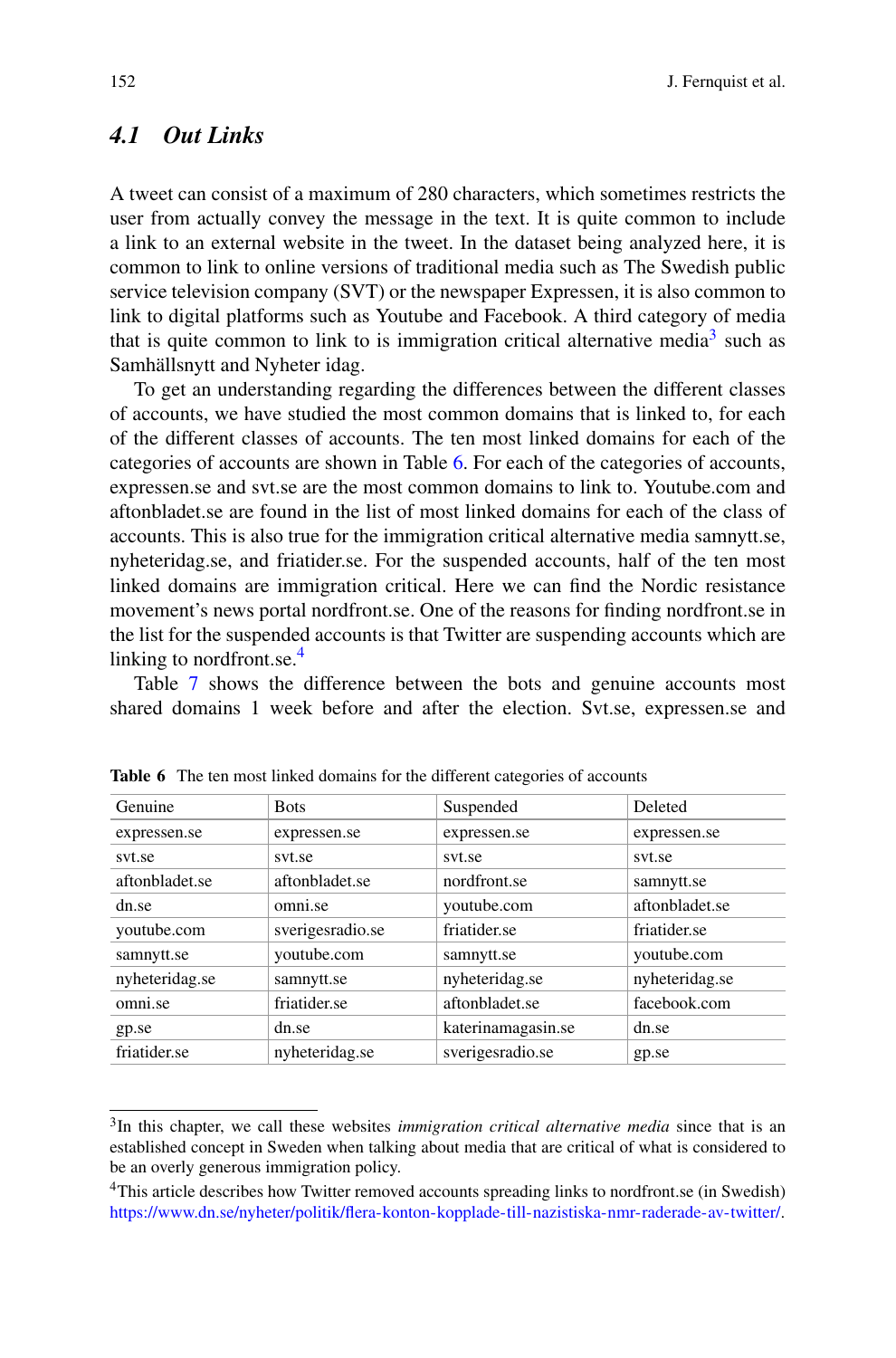| Genuine accounts |                 | <b>Bots</b>      |                  |  |  |
|------------------|-----------------|------------------|------------------|--|--|
| Before election  | After election  | Before election  | After election   |  |  |
| svt.se           | expressen.se    | expressen.se     | svt.se           |  |  |
| expressen.se     | svt.se          | svt.se           | expressen.se     |  |  |
| aftonbladet.se   | aftonbladet.se  | aftonbladet.se   | aftonbladet.se   |  |  |
| nyheteridag.se   | data.val.se     | samnytt.se       | youtube.com      |  |  |
| samnytt.se       | metro.se        | sverigesradio.se | omni.se          |  |  |
| youtube.com      | dn.se           | youtube.com      | sverigesradio.se |  |  |
| dn.se            | nyadagbladet.se | omni.se          | dn.se            |  |  |
| omni.se          | omni.se         | nyheteridag.se   | samnytt.se       |  |  |
| sverigesradio.se | youtube.com     | friatider.se     | metro.se         |  |  |
| facebook.com     | samnytt.se      | dn.se            | data.val.se      |  |  |

**Table 7** The ten most linked domains for bots and genuine accounts 1 week before and after the election

aftonbladet.se, all traditional media, are dominating as most shared domains both before and after the election. Links to the immigration critical domains have decreased after the election for both type of accounts. Data.val.se is a website with statistics about the election, it is present for both account classes after the election.

#### **5 Messages**

To understand the difference of content spread by bots and genuine accounts, we have analyzed a sample of tweets published 1 week before and 1 week after the election (see Sect. 2.2). The distribution between the different messages for bots and genuine accounts is shown in Fig. 3.

The most common message for both categories is party support followed by criticism of parties. More than 20% of the tweets published by bots have been deleted, compared to 10% for the genuine accounts. Overall, there are only minor differences between what bots and genuine accounts communicate.

In Figs. 4 and 5 the distribution of party support and party criticism for bots and genuine accounts are shown. The figures show the proportion of support and criticism for the different parties.

Regarding party support, it is clear that the Sweden democrats (SD) and Alternative for Sweden (AFS) are the most common parties to express support for in Twitter. It is also more common that a bot is showing support for SD compared to a genuine account. Also support for the Left Party (V) is more common from a bot than a genuine account.

Regarding the party criticism that is shown in Fig. 5, the criticism for the parties is relatively even between genuine accounts and bots. The Social Democratic Party (S) is the party receiving most of the criticism. The Center Party (C) and the Sweden democrats (SD) are the parties where the difference between criticism between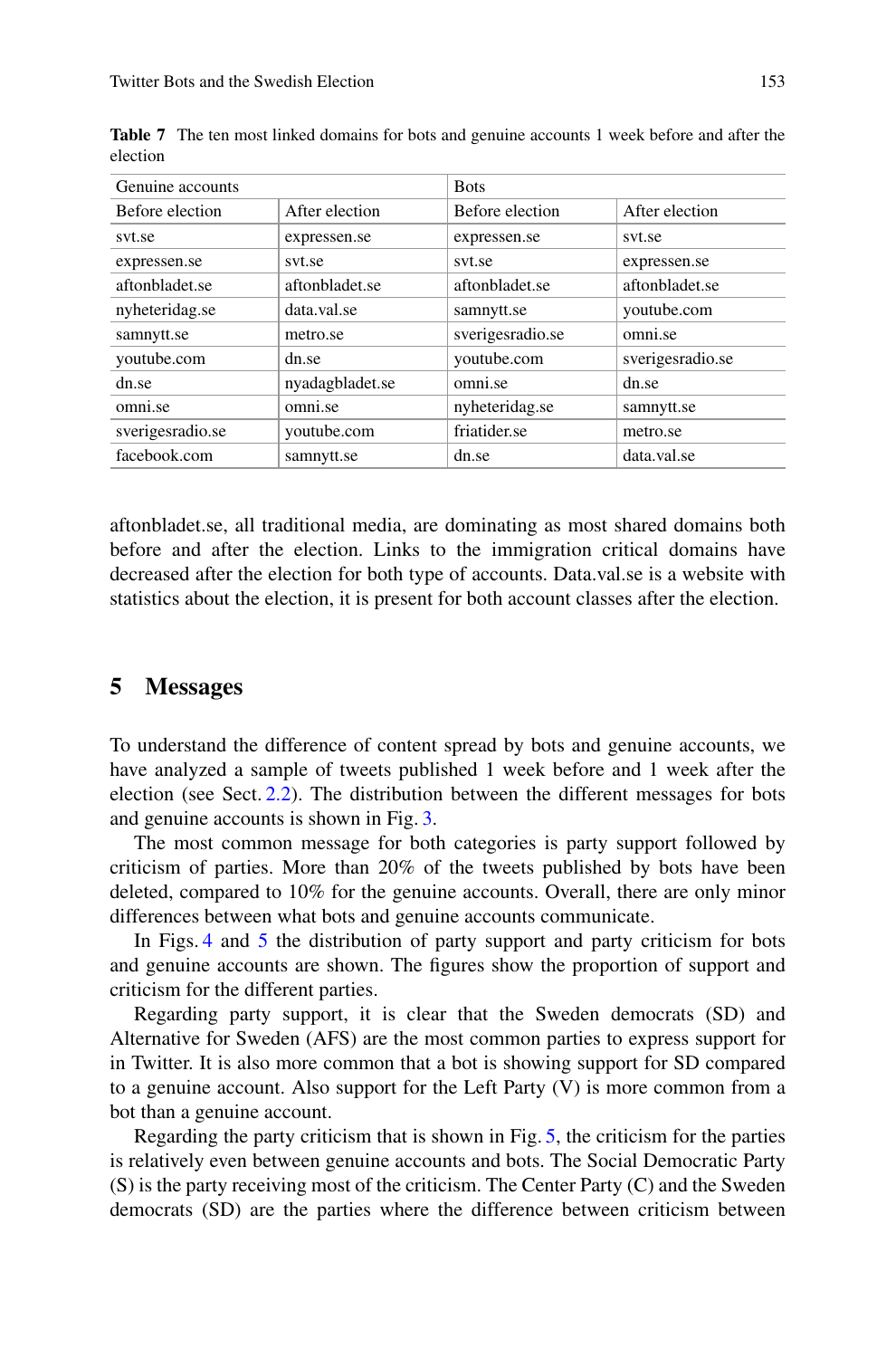

**Fig. 3** The share of different messages spread by different categories of accounts



**Fig. 4** The share of parties for which different categories of accounts express support

genuine and bot accounts are the largest. It is more common that a genuine account expresses criticism for SD, while it is more common for a bot to express criticism towards C.

There have been other studies on how bots were used in discussions about the Swedish election. In [3], the authors found at least 55 accounts with bot-like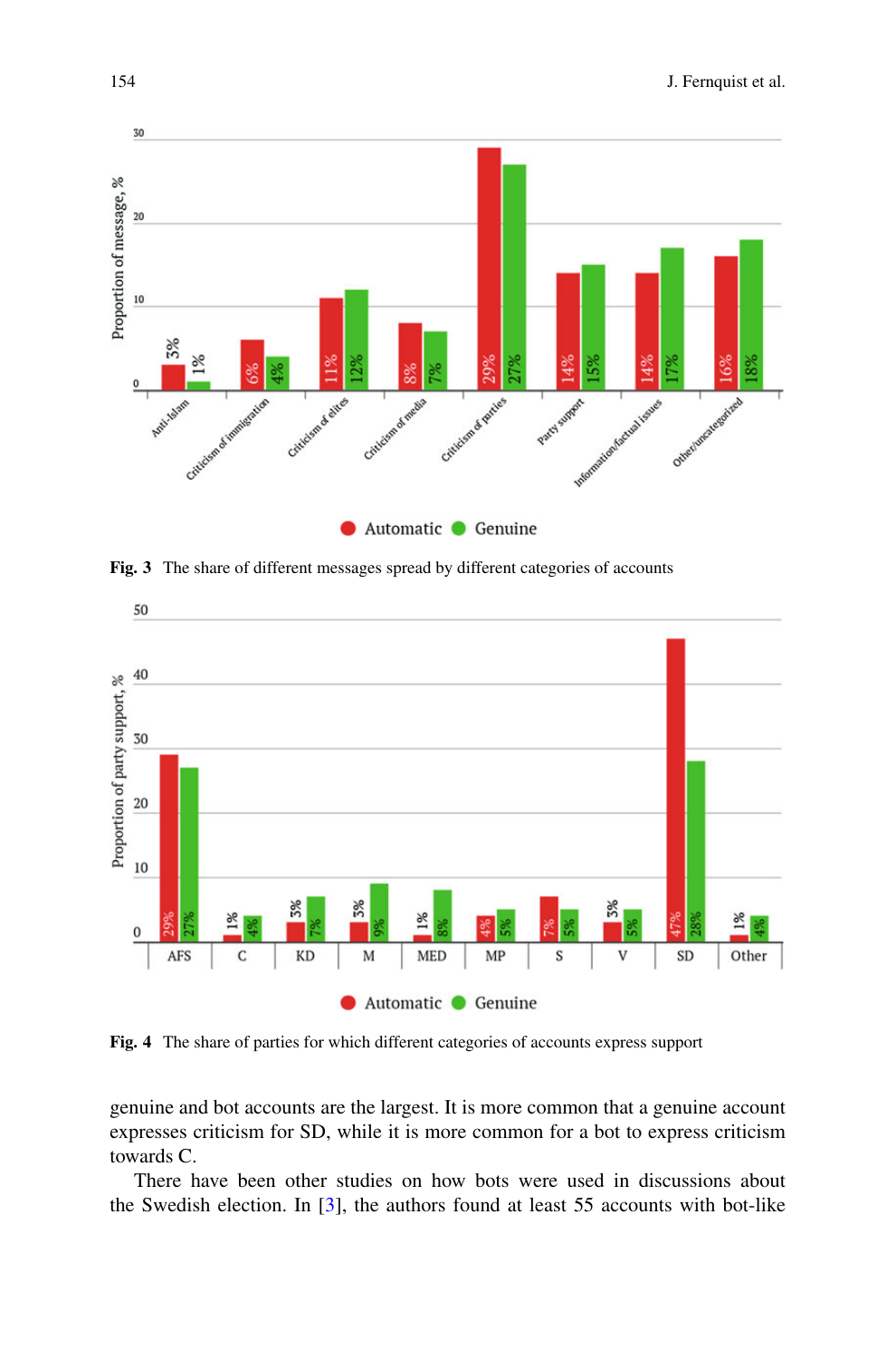

**Fig. 5** Distribution of the parties for which different accounts express criticism

behavior that expressed support for AFS. Those accounts were active especially the weeks prior the election. The study showed that bot-like behavior was particularly clear for accounts criticizing S and supporting SD, which is in line with the results of our study. In [3] it is concluded that the behavior of the identified bot accounts was more genuine-like than bots which had been identified in previous elections in Germany and France.

The Swedish newspaper Dagens Nyheter published an article [15] about a Twitter analysis regarding the support of AFS. All tweets with the hashtag #afs18 was downloaded. The analysis showed that half of the 14,000 tweets with the hashtag was published by 15 accounts.

#### **6 Spread**

How messages spread and users communicate with each other can be understood by studying the network of accounts retweeting each other. Retweeting is a powerful tool for influencing others on Twitter. When retweeting another account, you are publishing someone else's post in your own feed. This is a way to distribute someone else's message and commonly this also means that you agree and express support for another account and the published post.

A principle in marketing and propaganda is that increased visibility leads to increased opportunity to influence. An article which because of several retweets appears in a user's feed several times will most likely influence the user more then an article that appears only once. If the article also conveys a message which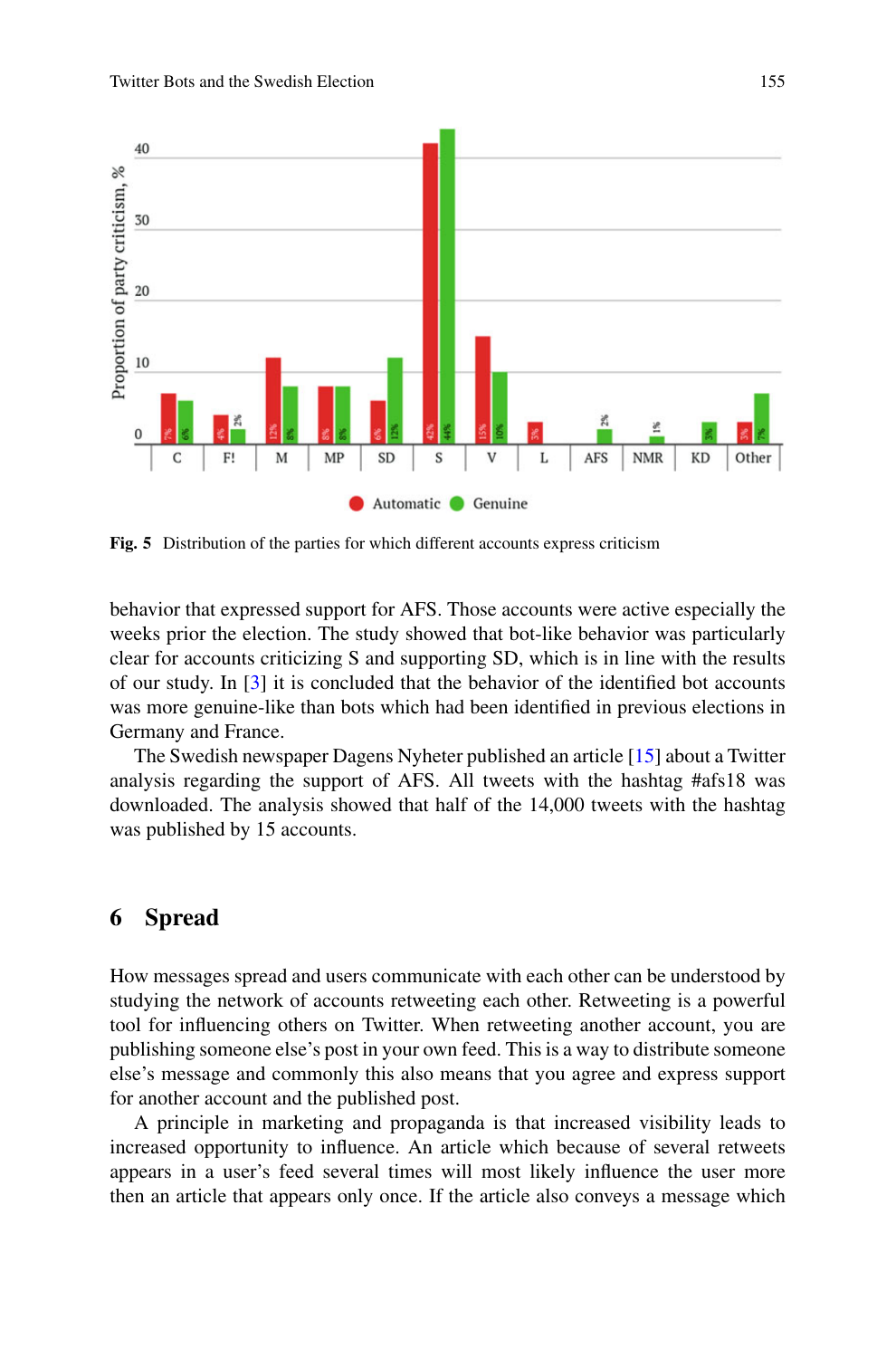

**Fig. 6** The network of accounts that have discussed the election

the user recognizes from previous discussions, the article is even more likely to assimilate [8].

In Fig. 6, the 70,973 accounts tweeting about the election from March 5th until September 30th are shown. In the figure, every account is indicated by a node (circle), and every line between two accounts shows that one account has retweeted the material of another account in its own feed at least once during the time period. The size of an account's circle indicates how much an account has been retweeted by other users. The larger the circle, the more popular account to retweet. Green nodes represent genuine, red nodes represent bots, yellow nodes represent suspended, and the white nodes represent deleted accounts.

In Fig. 6, two big clusters of accounts which do not retweet anyone else in the networks are present. These two clusters appear in the top and bottom of the figure. Since these accounts have not retweeted anyone else in the network, they are not a part of the bigger cluster in the middle but are instead found outside the big cluster. This does not exclude that these users might follow, like and comment other users in the network. These accounts may also have ended up in our dataset since they have used the selected hashtags and keywords, but not in the context of discussions about the Swedish election.

Notably, there are a number of smaller clusters of accounts on the edges of the big cluster. These clusters consist of accounts that show the same behaviors as others in the groups, and they retweet only larger and more popular accounts. These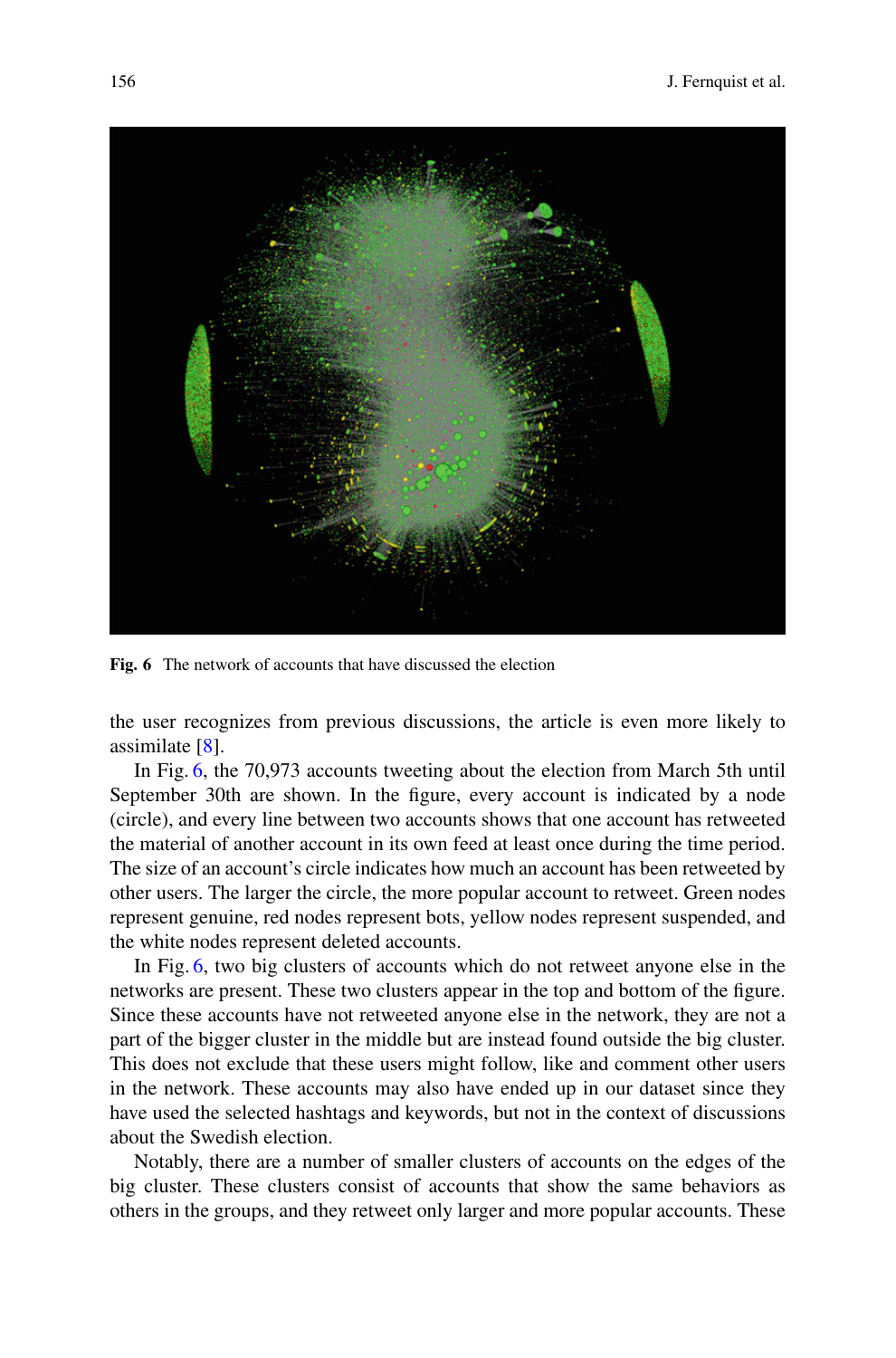

**Fig. 7** The network of accounts that have discussed the election with the two clusters marked

small clusters indicate that some accounts have a group of followers which by only retweeting one account make sure that the account gets increased distribution of communicated messages. By investigating what category of accounts that appears in these smaller clusters, we can detect whether some accounts have used for example bots to get increased distribution of tweets.

Manual content analysis revealed that the main part of the network can be divided into two clusters. One of the clusters are inside the solid circle marked in Fig. 7. In this cluster, one can find the majority of the official accounts of the political parties in the Swedish parliament. The discussions are politically general and many different political issues are discussed. The second cluster can be found in the dashed circle. This cluster consists of accounts that discusses immigration policies and the negative consequences with immigration. The most popular accounts (in terms of retweets) in the network appear in the middle of the dashed cluster. These accounts have many followers and are often retweeted by several other accounts. In the middle between the two clusters (solid circled and dashed circled), we find accounts that positions themselves as political independent. These accounts are retweeted by both the clusters. Accounts that appears between the clusters can for example be news sites.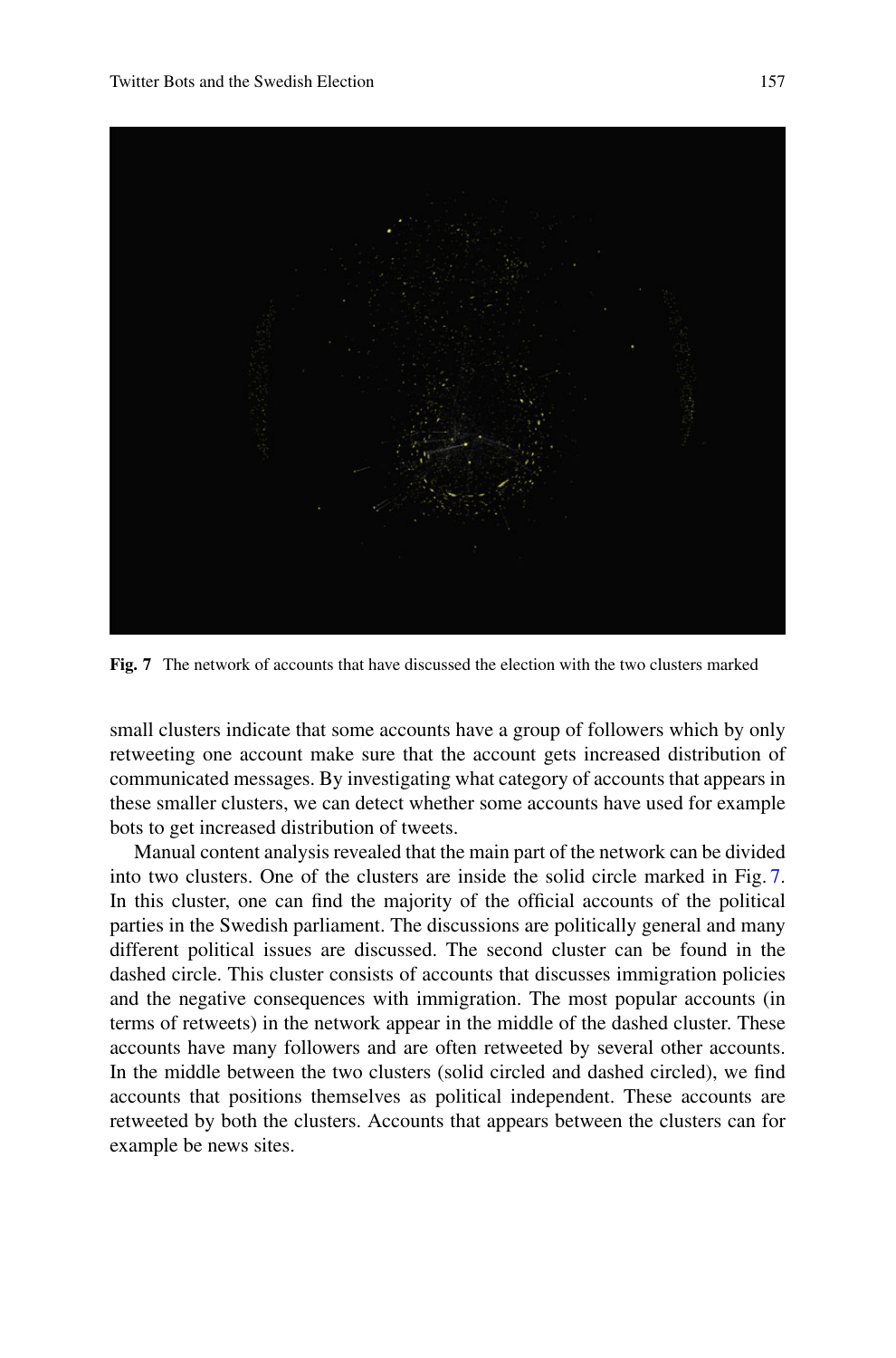# *6.1 The Impact of Bots and Suspended Accounts*

To get an understanding of whether the bots was effective in spreading messages, we investigated how the different account categories appears in the network. Since the most common reason that an account is being suspended by Twitter is that it shows what we call a bot-like behavior, we have also included the suspended accounts in this analysis.

The network analysis can be used to give answers to the following questions:

- Are the bots and the suspended accounts popular to retweet?
- Are there clusters consisting of bots and suspended accounts?

By detecting clusters of bots and suspended accounts, we can find networks connected to individual accounts that might have used bots to distribute their messages. Seven of the ten most retweeted accounts in the cluster are part of the immigration critical cluster. Nine of the accounts are genuine, and the tenth has been suspended by Twitter.

In Fig. 8, we can see where in the network the bots appear. The majority of the bots can be found outside the big cluster and appears in the two clusters of accounts



**Fig. 8** The network of accounts only showing the accounts that have been classified as bots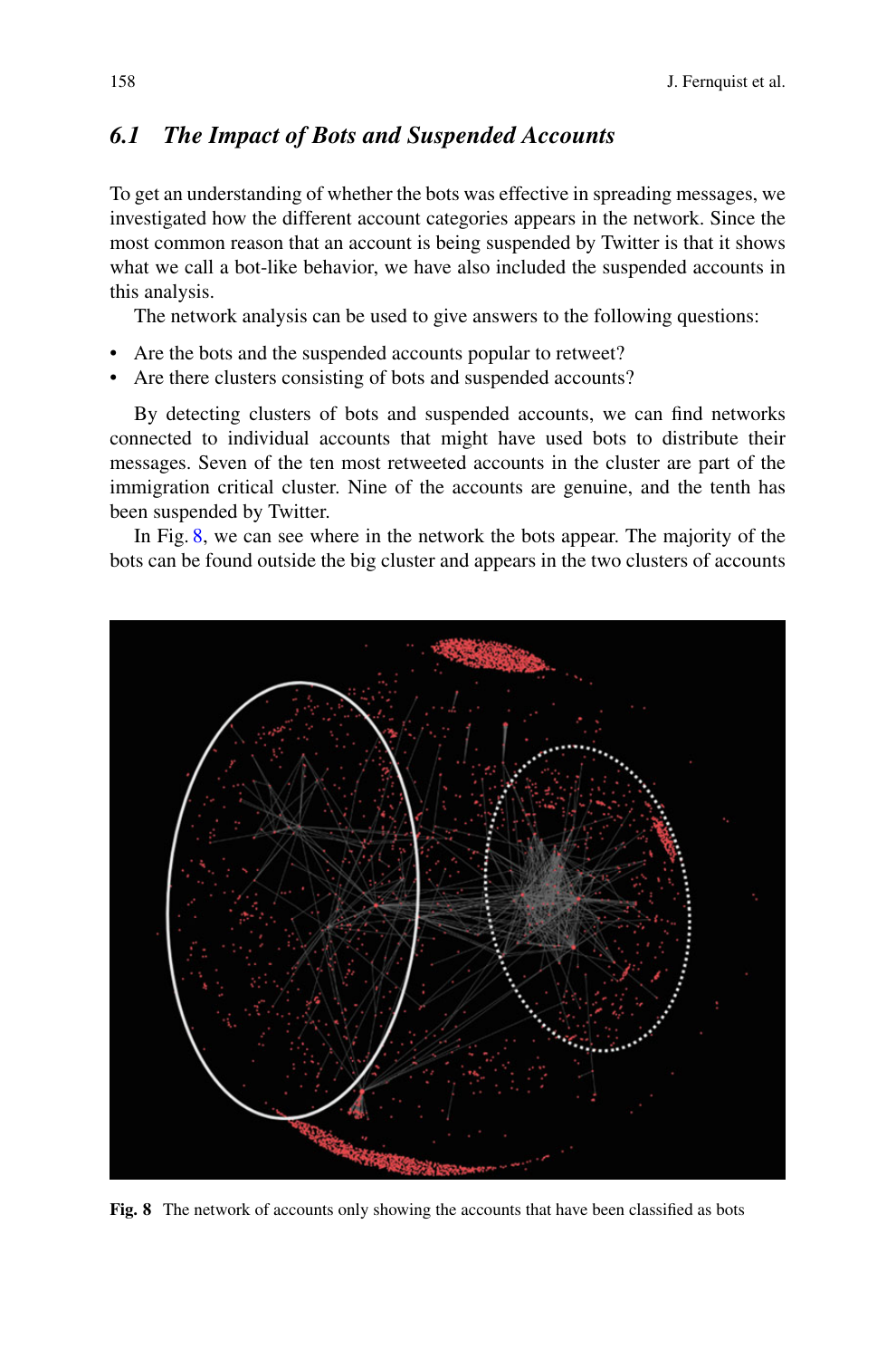

**Fig. 9** The network of accounts only showing the accounts which have been suspended by Twitter

which has not retweeted nor been retweeted. The density of bots are higher in the immigration critical cluster but no large groups consisting of a large amount of bots retweeting only one account are identified.

In Fig. 9, we can see where in the network the accounts that have been suspended by Twitter appear. It is clear that the majority of the suspended accounts appear in the immigration critical cluster, and several smaller clusters of suspended accounts are found. Each of these clusters consist of accounts that have only retweeted one other account in the network and therefore acts as distributors of another account's messages. The occurrence of retweet accounts can serve as an indication that bots have been used.

Our analysis shows that it is more common for accounts discussing immigration to have other accounts distributing their messages. These accounts are more likely to be suspended by Twitter, one possible reason for the suspension is that they show a bot-like behavior.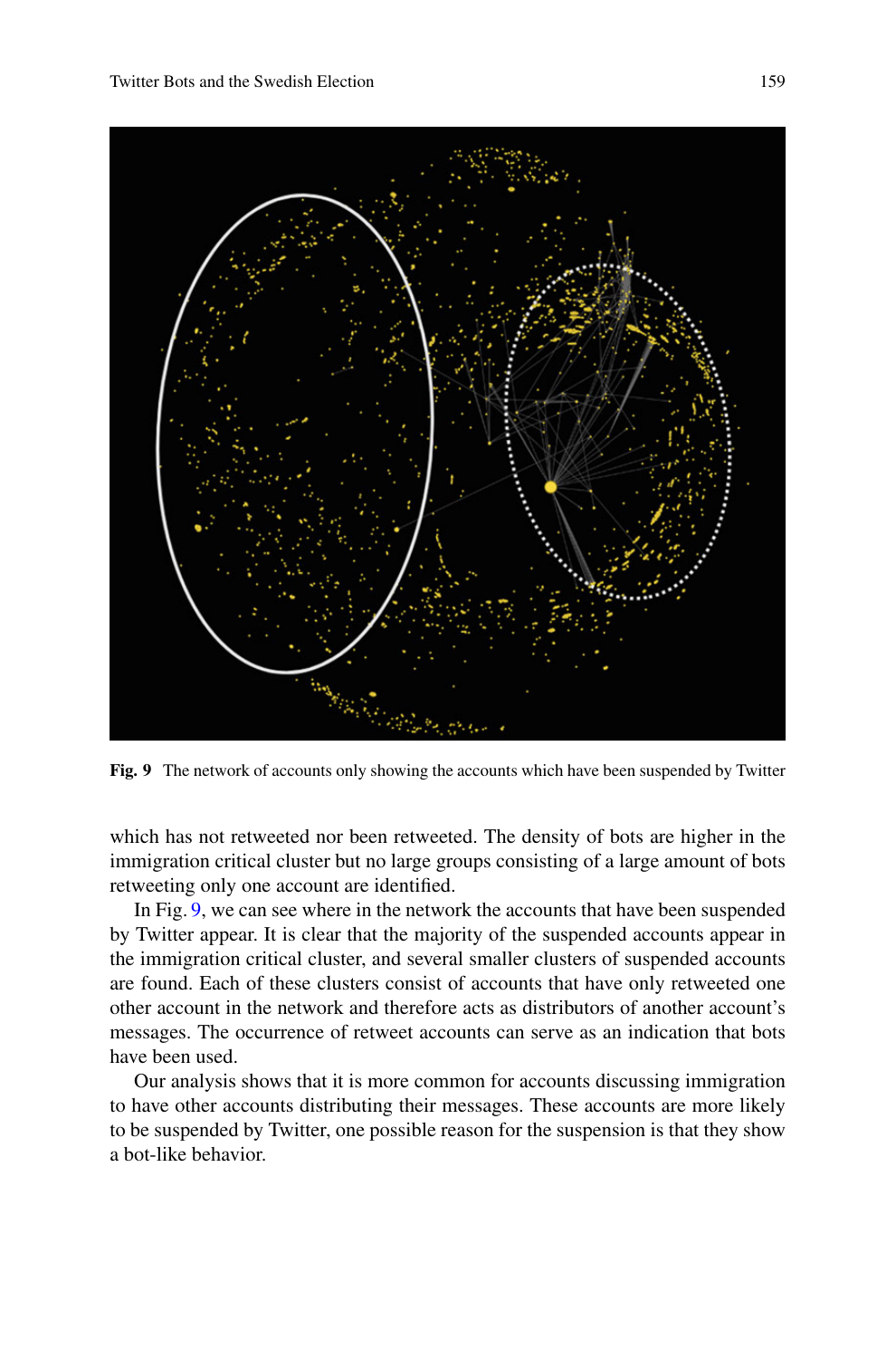## **7 Party Support on Twitter and the Election Results**

In Sect. 5, we presented how bots and genuine accounts were expressing support for the different parties. In Fig. 10, the expressed party support on Twitter and the actual election results are shown. SD and AFS received the most support on Twitter while S and M got the largest share of votes in the election.

When the result of the election was reported, discussions about election fraud started on Twitter. The discussions included claims that the election was rigged and that the results were settled earlier and invalid. The term "valfusk" (election fraud in Swedish) occurred almost 2500 times the day after the election, as can be seen in Fig. 11.

The hashtag #valfusk was used frequently during the election night. Note that this hashtag was not a part of our searched hashtags or keywords and therefore all



**Fig. 10** Distribution of the parties for which different accounts express support, and the actual election results



Fig. 11 Occurrences of the term valfusk (election fraud)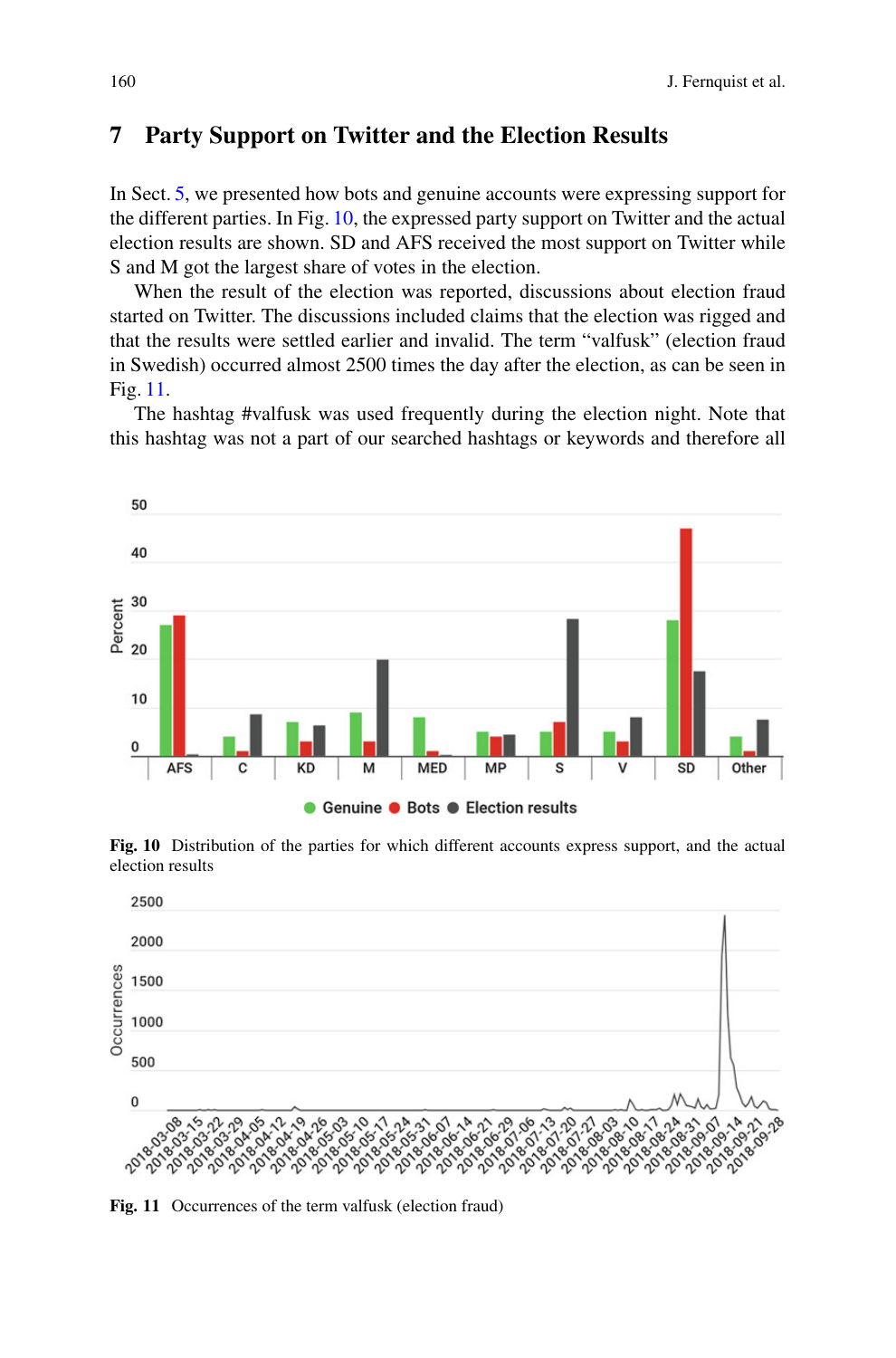tweets with the hashtag #valfusk are not included in this study. The figure shows the occurrences of the term valfusk in the data with the hashtags and keywords mentioned in Sect. 2.

There are several reasons for the increase of discussion about election fraud. One reason might be many Twitter users were disappointed of the election results. Another reason can be that the experienced support of certain parties in Twitter did not agree with the results from the election.

#### **8 Discussion and Conclusions**

Among the accounts that we analyzed, the proportion of bots was between 6 and 12%, depending on whether we include accounts that were suspended among our bots or not. We can not say for sure how many of the suspended accounts that are bots, but since Twitter states that the most common reason for suspending an account is that the account shows bot-like behavior, we can assume that a high proportion of suspended accounts are bots. The number of bots that tweeted about the election more than doubled from July to August.

Our analyses shows that it has been more common for a bot account to express support for the Sweden democrats (SD), compared to a genuine account. The majority of the bots have not been a part of the cluster expressing immigration criticism, but rather a part of the clusters with accounts not retweeting any other accounts.

Our content analysis shows that criticism towards immigration and the negative consequences with immigration is frequently discussed on Twitter in conjunction with discussions about the election. However, it is important to point out that the hashtags we have used to gather our data might have been more popular to use among specific groups. This might have lead to skew in the result making the result in the study not a fully valid representation of the discussions about the election occurring on Twitter. The use of bots increased as the election date approached. The party AFS, which was founded in March 2018, did succeed on Twitter where they got around 25% of the party support from both bots and genuine accounts. This result is consistent with other studies that found that very active accounts with bot-like behavior has expressed support for the party.

It is important to add that it is not illegal to recruit bots to get an increased spread of a message. A thousand followers can be bought for around ten dollars<sup>5</sup> and retweets can be bought for twice as much.<sup>6</sup>

The analysis of supported parties showed that the immigration critical parties SD and AFS had more support on Twitter than in the actual election. After the election, several discussions about election fraud occurred. The difference between

<sup>5</sup>BuyTwitterFollowersReview[—https://buytwitterfollowersreview.org/top-10/.](https://buytwitterfollowersreview.org/top-10/)

<sup>6</sup>BuySocialMediaMarketing[—https://buysocialmediamarketing.com/twitter/retweets.](https://buysocialmediamarketing.com/twitter/ retweets)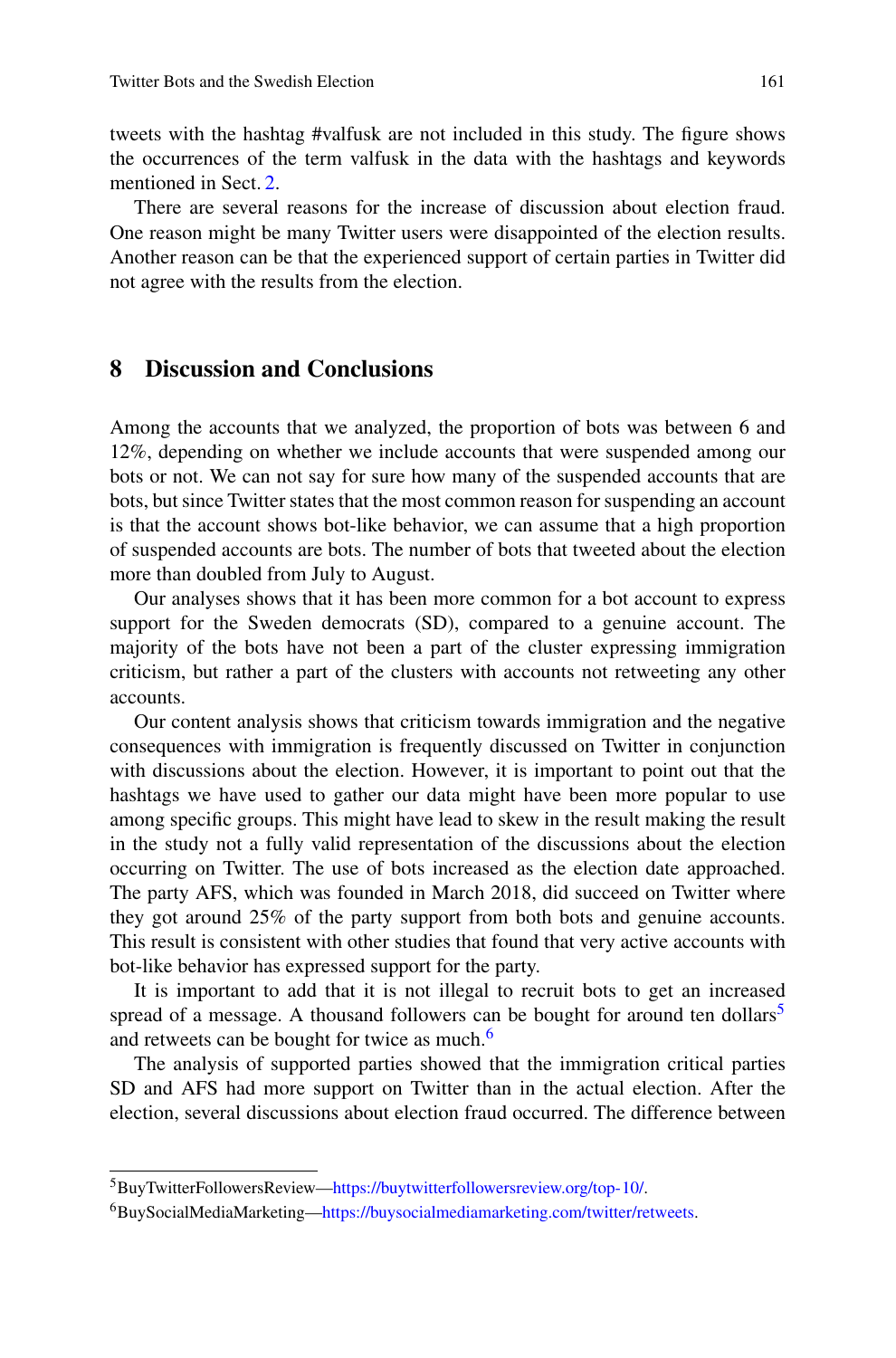the election results and the expressed support on Twitter have likely contributed to the discussions about election fraud. Only a few days after the election, the discussions about election fraud subsided. One obvious conclusion of our study is that in digital media certain parts of the Swedish population are more engaged. In the case of Twitter, the most engaged are those who support the SD or who are strong critics of S.

One of the questions raised by this study concerns how bots influence the democratic process and the political discussion before the election. This question cannot be answered without an understanding of how the automatic accounts analyzed here fit into a larger picture of media use in Sweden. It would also be necessary to analyze who is behind these bots and what the aims are of spreading messages from bots. While answering these question is difficult, it is clear that the use of bots for spreading various types of messages increased the closer we come to the election. This could be a sign of an attempt to influence public opinion or at least a certain part of the political discussions.

An important question concerning all types of influence is to what extent the individual who is the target of influence is aware of whether someone is attempting to exercise influence. The results of previous research indicate that attempts to influence are less effective if individuals are aware of them [20]. In other words, an awareness that someone is trying to influence us can, at least to some extent, make us less susceptible to influence. Hopefully, studies like ours contributes to better awareness of attempts to exercise influence using bots.

## **References**

- 1. F. Ahmed, M. Abulaish, A generic statistical approach for spam detection in online social networks. Comput. Commun. **36**(10-11), 1120–1129 (2013)
- 2. Z. Chu, S. Gianvecchio, H. Wang, S. Jajodia, Who is tweeting on twitter: human, bot, or cyborg? in *Proceedings of the 26th annual computer security applications conference* (ACM, New York, 2010), pp. 21–30
- 3. C. Colliver, P. Pmerantsev, A. Applebaum, J. Birdwell, Smearing Sweden, international influence campaigns in the 2018 Swedish election. Technical report (Institute of Strategic Dialogue (ISD), London School of Economics, London, 2018)
- 4. S. Cresci, R.D. Pietro, M. Petrocchi, A. Spognardi, M. Tesconi, Fame for sale: efficient detection of fake twitter followers. CoRR, abs/1509.04098 (2015)
- 5. S. Cresci, R.D. Pietro, M. Petrocchi, A. Spognardi, M. Tesconi, Dna-inspired online behavioral modeling and its application to spambot detection. IEEE Intell. Syst. **31**(5), 58–64 (2016)
- 6. S. Cresci, R.D. Pietro, M. Petrocchi, A. Spognardi, M. Tesconi, The paradigm-shift of social spambots: evidence, theories, and tools for the arms race (2017). CoRR, abs/1701.03017
- 7. C.A. Davis, O. Varol, E. Ferrara, A. Flammini, F. Menczer, Botornot: a system to evaluate social bots (2016). CoRR, abs/1602.00975
- 8. P.M. DeMarzo, D. Vayanos, J. Zwiebel, Persuasion bias, social influence, and unidimensional opinions. Q. J. Econ. **118**(3), 909–968 (2003)
- 9. R.S.J. Fernquist, L. Kaati, Political bots and the Swedish general election, in *International Conference of Security Informatics (ISI)* (2018)